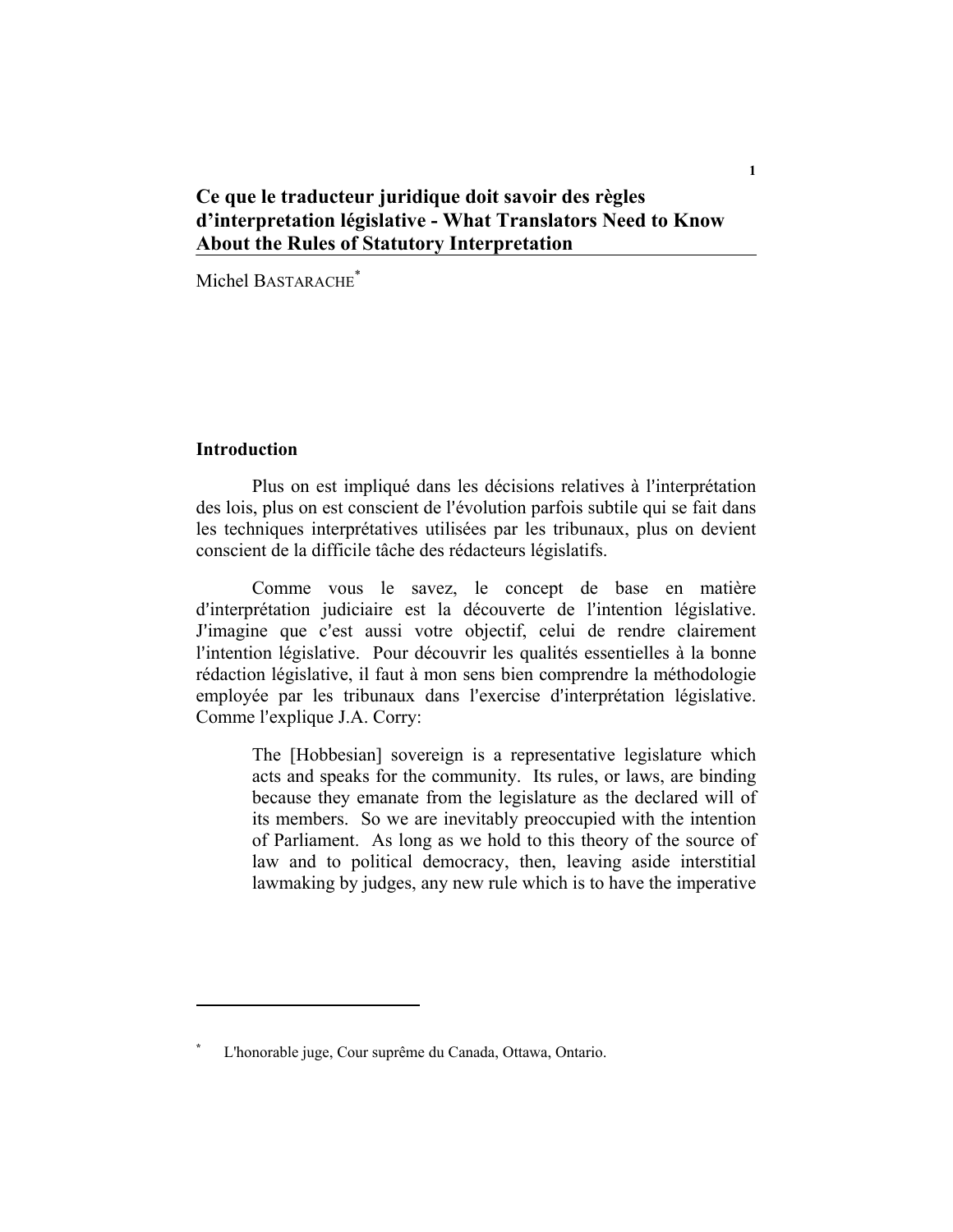character of law must be attributed to this source, to the will and intention of Parliament.<sup>1</sup>

This positivist position has posed a wealth of difficulties: what do judges really mean when they speak of the 'intention' of Parliament? In many ways the idea of 'legislative intention' is merely a legal fiction  $2$ created to solve the problem of what H.L.A. Hart describes as the 'open textured nature of language'.<sup>3</sup> Since language can never be used with perfect specificity, a prospective statute can never be expected to answer all of the 'hard' cases that arise on the margins of its provisions.

Ronald Dworkin, in contrast, rejects any search for what he calls the 'speaker's' meaning of legislative intent and instead considers the legislative history as political facts that should be afforded consideration in the judicial attempt to observe the integrity of the law.  $4$  Dworkin's super-judge, Hercules, does not attempt to ascertain what Parliament or certain parliamentarians were 'thinking' but merely observes the legislative history as part of the overall background to the interpretive question at hand.

Despite such fundamental debate about what constitutes legislative intent, the concept has animated all of the major schools of interpretative theory. The literal or plain-meaning rule  $<sup>5</sup>$  is premised on the notion that</sup> the intention of the sovereign is best represented by the carefully chosen

4 R. Dworkin, *Law*=*s Empire*, Harvard: Belknap (1986), at Chapter 9.

<sup>1</sup> JA Corry, "The Interpretation of Statutes" reprinted in E. Dreidger, *The Construction of Statutes* (1974), at p. 203.

<sup>2</sup> F. Frankfurter, "Some Reflections on the Reading of Statutes" (1947), 47 *Colum. L.Rev.* 527, at p. 538; J. Wiullis. "Statute Interpretation in a Nutshell" (1938), 16 *Can. Bar. Rev.* 1, at p. 3.

<sup>3</sup> H.L.A. Hart, *The Concept of Law* (1994, 2nd ed.) Oxford: Clarendon Press, at chapter VII.

<sup>5</sup> *Abley v. Dale*, [1851] 128 E.R. 519, at p. 525 (P.C.) "If the precise words used are plain and unambiguous . . . we are bound to construe them in their ordinary sense, even though it do lead . . . to an absurdity or manifest injustice . . ."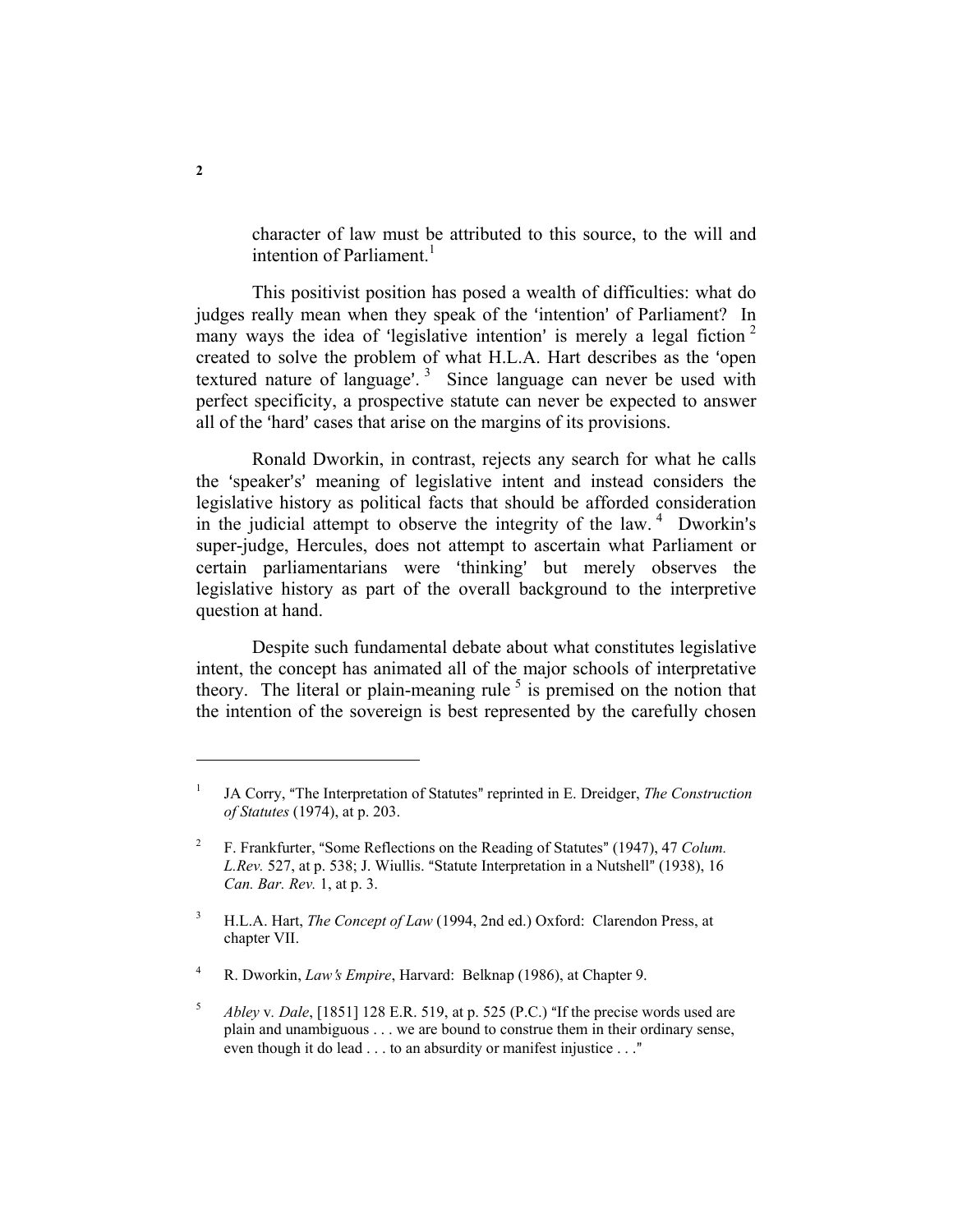words in the statute. The purposive approach, exemplified by the rule in Heydon's Case, <sup>6</sup> is justified by the attempt to read the words with reference to the mischief that the legislator was trying to remedy. The golden rule<sup>7</sup> falls between the two and permits some latitude for courts to depart from the literal application of the words where the strict application of the plain meaning rule would lead to absurd results. Again, the rationale for this rule was referenced back to legislative intention through the presumption that no legislature would intend inane results.

In recent years the Supreme Court of Canada has affirmed the "modern approach" to the construction of statutes. According to the Court in *Rizzo* v*. Rizzo Shoes*, 8 the preferred method is best encapsulated in the second edition of Driedger's treatise on the Construction of Statutes in which he postulates that:

Today there is only one principle or approach, namely, the words of an Act are to be read in their entire context and in their grammatical and ordinary sense harmoniously with the scheme of the Act, the object of the Act, and the intention of Parliament.<sup>9</sup>

Again this approach can be linked to a broad conception of legislative intention. By looking at the totality of the words, the context, the object and Parliamentary intention, the court is best able to discern the intended meaning of the legislature.

#### **Ascertaining Intent**

The task of excavating the legislative intention, however, is an extremely difficult one. The path is fraught with obstacles limiting the

<sup>6</sup> (1584), 3 Co. Rep. 7a, 76 E.R. 637.

<sup>7</sup> *Grey v. Pearson*, [1857] 10 E.R. 1216, at p. 1234 (H.L.) "The grammatical and ordinary sense of the words is to be adhered to, unless that would lead to some absurdity, or some repugnance or inconsistency with the rest of the instrument  $\dots$ "

<sup>8</sup> [1998] 1 S.C.R. 27.

<sup>9</sup> E. Driedger, *Construction of Statutes* (1983, 2nd ed.), Toronto: Butterworths, at p. 87.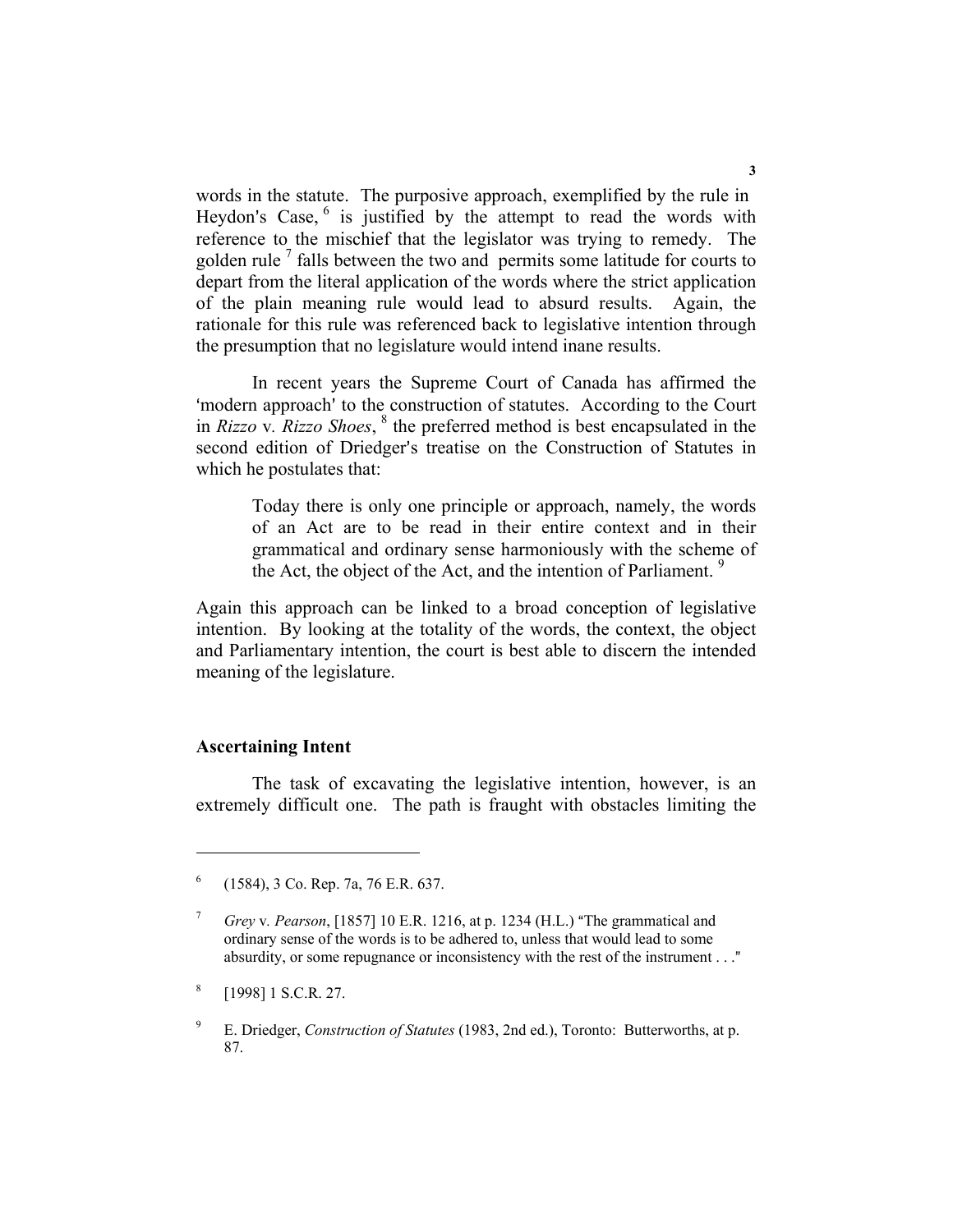types of evidence to which a judge might refer. The most serious of these is the traditional exclusionary rule that bars the courts from considering legislative history in order to ascertain either the intent or the mischief that the rule was intended to remedy. This norm stemmed from an archaic interpretation of the English Bill of Rights that was intended to protect freedom of speech in Parliament.<sup>10</sup> Nevertheless, proponents of the rule proclaim its practical importance. In *Gosselin* v*. the Queen*, 11 Justice Taschereau of the Supreme Court explained that "it is impossible to determine with certainty what construction was put upon an act by the members of a legislative body that passed it by resorting to the speeches of individual members thereof. Those who did not speak may not have agree with those who did and those who spoke might differ from each other."

An exception to this strict exclusionary rule was made for the partial inclusion of Commission Reports. Such reports were admissible as evidence of external facts from which the purpose of the legislation could be inferred, but were not admissible for direct evidence of the legislative meaning.<sup>12</sup> This orthodox position was clearly articulated by the often unorthodox Lord Denning. In his words:

It is legitimate to look at the reports of such a committee, so as to see what was the mischief at which the Act was directed. You can get the facts and surrounding circumstances from the report so as to see the background against which the legislation was enacted. This is always a great help in interpreting it. But you cannot look at what the committee recommended, or at least, if you do look at it, you should not be unduly influenced by it. It does not help you much, for the simple reason that Parliament may, and often does, decide to do something different to cure the mischief.  $13$  Thus, according to the traditional common law approach that was dominant prior to the adoption of the *Charter*, legislative intention

<sup>&</sup>lt;sup>10</sup> In England, the strict application of this rule was only very recently relaxed by the House of Lords in the groundbreaking decision in *Pepper* v. *Hart*, [1993] A.C. 593 (H.L.).

 $11$  (1903), 33 S.C.R. 255.

<sup>12</sup> *Ladore* v. *Bennett*, [1939] A.C. 468 (P.C.).

<sup>13</sup> *Letang* v*. Cooper*, [1965] 1 QB 232, 240 (C.A.).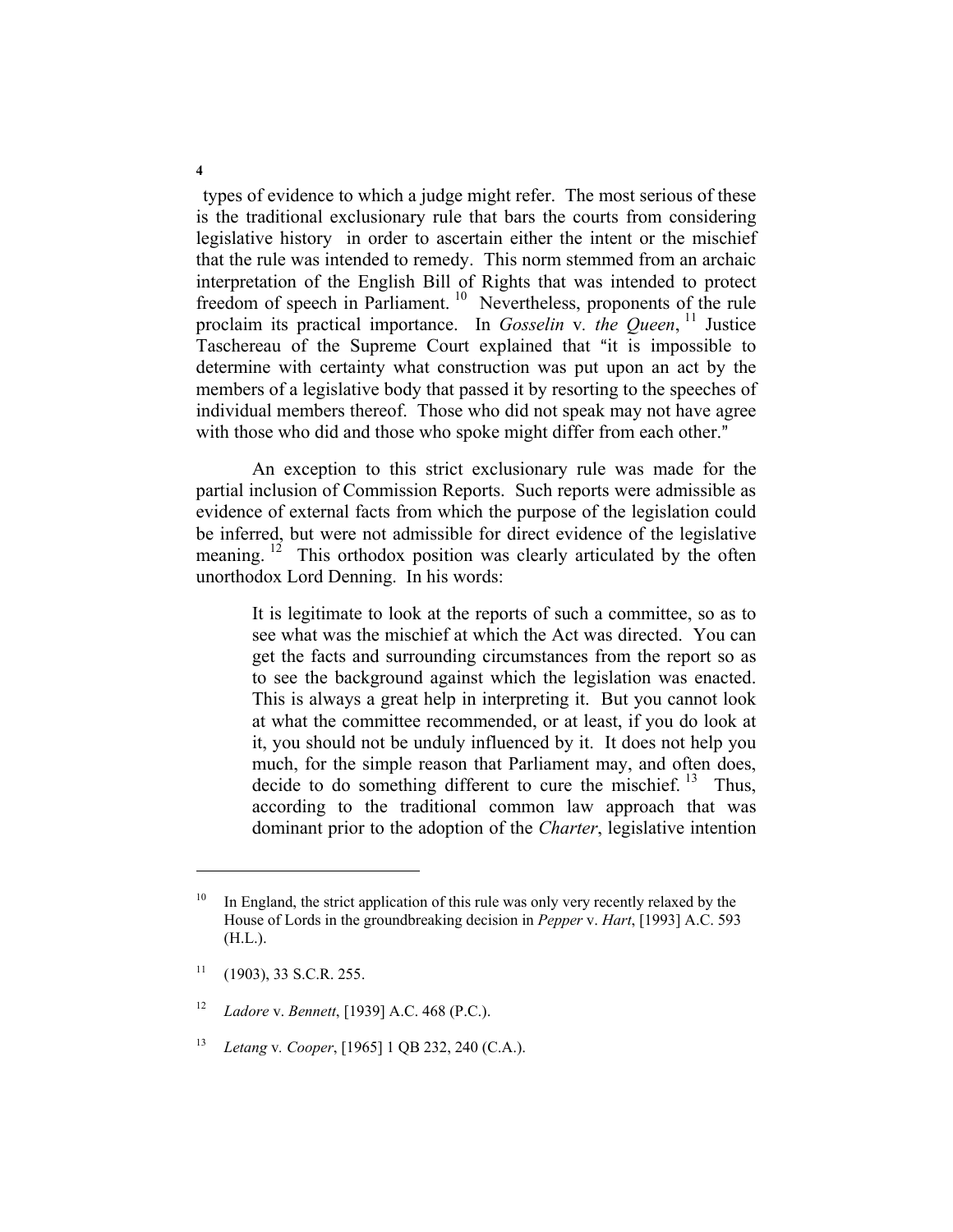was a key to the interpretive enterprise, yet judges were not permitted to examine the legislative history in order to find this intention. A limited exception was made for Commission Reports, which could be used only for the limited purpose of laying the backdrop to the legislation.

#### **Constitutional Interpretation**

In contrast, the Supreme Court of Canada's approach to the interpretation of the Constitution is significantly divested from the will of the drafters. Especially after the introduction of the *Charter*, the Supreme Court of Canada has firmly rejected the originalism doctrine popularized by American Jurists Berger 14 and Bork. 15 Instead, Canadian courts have taken a progressive stance in approaching the "living tree" of the Constitution. This is justified in early *Charter* jurisprudence 16 by reference to the framers' intention that the courts not be bound by the state of the law at the time of enactment. As Justice Dickson (as he then was) observed in *Hunter* v*. Southam*,

> [T]he task of expounding a Constitution is crucially different from that of construing a statute . . . Once enacted [a Constitutional] provision cannot easily be repealed or amended. It must, therefore, be capable of growth and development over time to meet new social, political and historical realities often unimagined by its framers.<sup>17</sup>

Such an approach is consistent with the Commonwealth distinction between Constitutional and statutory interpretation as exemplified by Lord Wilberforce's assertion in *Fisher v. Minister of Home Affairs*, that when

<sup>&</sup>lt;sup>14</sup> Berger, Government by Judiciary (1977)

<sup>&</sup>lt;sup>15</sup> R. Bork. "Neutral Principles and Some First Amendment Problems" (1971), 47 *Ind. L.J.* 2.

<sup>16</sup> *R.* v. *Therens*, [1985] 1 S.C.R. 613, at p. 638.

 $17$  [1984] 2 S.C.R. 145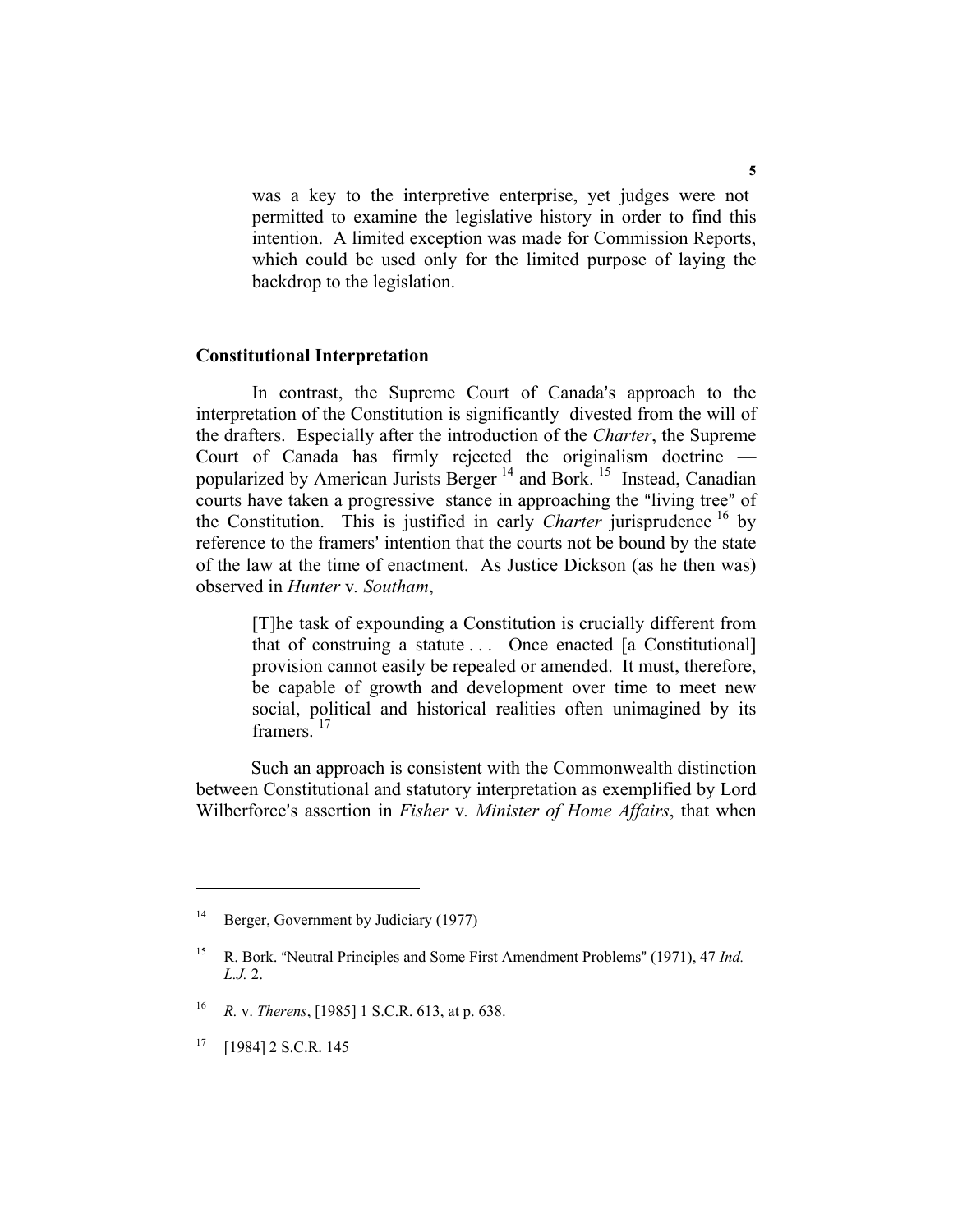interpreting a Constitution, and especially a constitutionally entrenched bill of rights, judges must "avoid the austerity of tabulated legalism".  $^{18}$ 

Thus, in theory, the role of legislative intention in the interpretation of constitutional provisions is minor. Nevertheless, Canadian courts have allowed a wide range of interpretive aids in order to assess the legislative intention in constitutional cases. The weight given to information gathered from these aids varies widely. In the reference concerning the *BC Motor Vehicles Act*, <sup>19</sup> Chief Justice Lamer admitted the minutes of the Special Joint Committee on the Constitution but stated for the majority, and I quote:

[T]hat while these minutes are admissible as extrinsic aids to the interpretation of *Charter* provisions, they should not be given too much weight…. It must be born in mind that the *Charter* is not the product of a few individual public servants, however distinguished, but of a multiplicity of individuals who played major roles in the negotiating drafting and adoption of the *Charter*. How can one say with any confidence that within this enormous multiplicity of actors, without forgetting the role of the provinces, the comments of a few federal civil servants can in any way be determinative.

This wide approach to the admissibility of extrinsic aids is also apparent in the examination of legislative purpose under section 1 of the *Charter*. According to the *Oakes*<sup>20</sup> test, courts must determine the legislative purpose of the statute in order to ascertain whether the objective is pressing and substantial. Since that onus of justification is placed on the government, it is eminently appropriate that the legislature's own views and characterization of a social problem be taken seriously. Although legislative history will often be extremely useful to the judge in determining the precise harm sought to be remedied by law-makers, the ultimate standard for determining the purpose is the language of the legislation itself and the social facts to which it is addressed. There is, thus, an objective and subjective component to the search for legislative intent and their relative importance depends on the evidence.

<sup>18</sup> *Minister of Foreign Affairs* v. *Fisher*,[1979] 3 All ER 21 (Bermuda) (PC) at 25

 $19$  [1985] 2 S.C.R. 486.

<sup>20</sup> *R.* v*. Oakes*, [1986] 1 S.C.R. 103.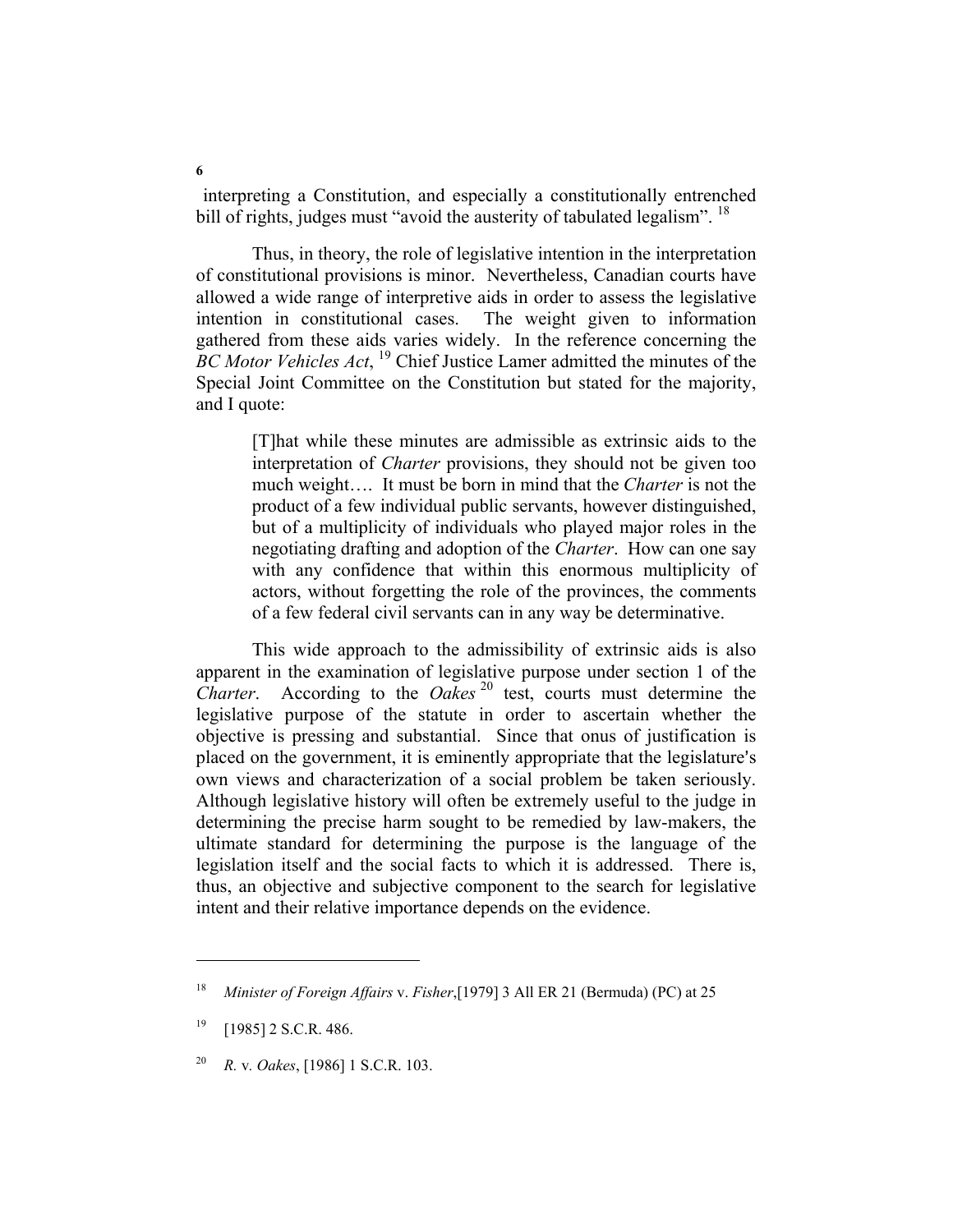Thus, according to traditional theory, the role of legislative intention in judicial interpretation varies depending on whether the court is examining the application of the terms of a statute between private parties, the constitutional validity of a statute, or the interpretation of the terms of the Constitution. However, in my opinion, in the past decade of *Charter* experience, the keen observer is beginning to discern a homogenization of these divergent approaches. While the significance and weight to be afforded to such evidence may still vary depending on the type of interpretive question at bar, the different methodologies are beginning to combine into a single approach.

An examination of some of the recent Supreme Court jurisprudence on statutory interpretation shows that role of legislative intention has been affected both directly and indirectly by the introduction of the *Charter*. The direct effect is most noticeable in the expansion of the presumption of constitutionality. Indirectly, the way that judges have learned to address the question of legislative intention in the *Charter* context has influenced the methodology employed when faced with the interpretation of ordinary statutes and has led to a relaxation of the formerly strict evidentiary rules.

## **Indirect Effects of the Charter**

### *(A) Academic Writing*

In addition to its direct role within the well-established presumptions of Constitutionality, the adoption of the *Charter* has also had a more indirect influence on the way that courts approach the interpretive exercise. The *Charter* has played a role in changing the methodology of the courts in non-*Charter* statutory interpretation.

One of the most obvious of these changes is the increased use of social science evidence and academic commentary in statutory interpretation. These materials may perform a variety of functions in the interpretive process which range from providing a social background to the facts at bar, to analyzing different potential legal outcomes. In terms of legislative intention, such material can perform a function that parallels legislative history by directly analyzing the legislative process, by collecting evidence that uncovers the mischief that the act was intended to remedy, or by considering the social effects of the legislation.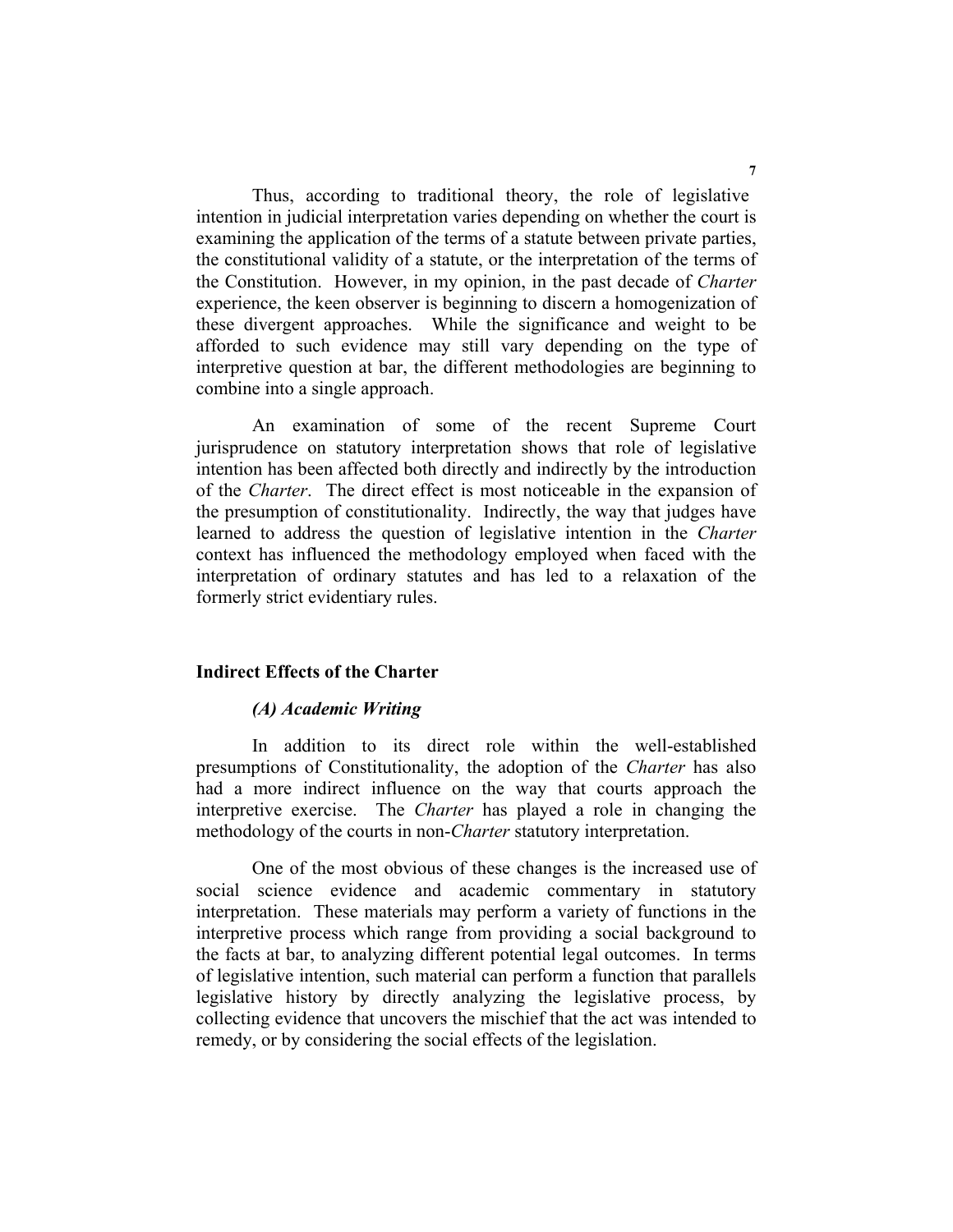Prior to the introduction of the *Charter*, very little use was made of academic writing in statutory interpretation. Instead the parties presented arguments about the grammatical interpretation of the statute and, where an exclusionary rule did not prohibit, gave evidence about the purpose and legislative background of the statute. Indeed, most of this material was expressly prohibited. In the famous *Reference Re the Wartime Leasehold Regulations* of 1950, Chief Justice Renfret barred counsel from citing excerpts from a Canadian Bar Review article by admonishing that the 'lawyer's magazine' was 'not an authority in this court".  $21$ 

In his recent article, "Do Judges Read Books Too?", Professor McCormick analyzed the Supreme Court Reports from 1967 to 1969 and found a three year total of 29 references to legal textbooks and only 2 quotations from legal periodicals. <sup>22</sup> These numbers have radically changed since the introduction of the *Charter*. Now it is commonplace for there to be upwards of 30 academic citations in a major Supreme Court decision. In *Moge* v. *Moge*, 23 the citation record-holder, this Court cited 63 academic sources.

While it would be impossible to definitively assign responsibility for this shift, I am of the opinion that much of the explanation can be provided by the practice of the courts in *Charter* cases. *Charter* analysis has introduced the courts to the benefits of social science evidence. The *Charter* has required courts to make decisions with broad policy implications in which it is particularly important for courts to understand the social background to, and implications of, their decisions. Whether considering the interpretation of a *Charter* provision or examining the Constitutionality of statutes under s. 1, the Supreme Court has often considered social science data and legal academic writing to this end.  $^{24}$ 

<sup>22</sup> (1998), 9 S.C.L.R. (2d) 463 at 467

<sup>&</sup>lt;sup>21</sup> Bale "W.R. Lederman and the Citation of Legal Periodicals by the Supreme Court of Canada" (1994), 19 *Queens L.J.* 36.

<sup>23 [1992] 3</sup> S.C.R. 813.

<sup>24</sup> *Willick* v*. Willick*, [1994] 3 S.C.R. 670; *Edwards Book and Art Ltd.*, [1986] 2 S.C.R. 713, at p. 804.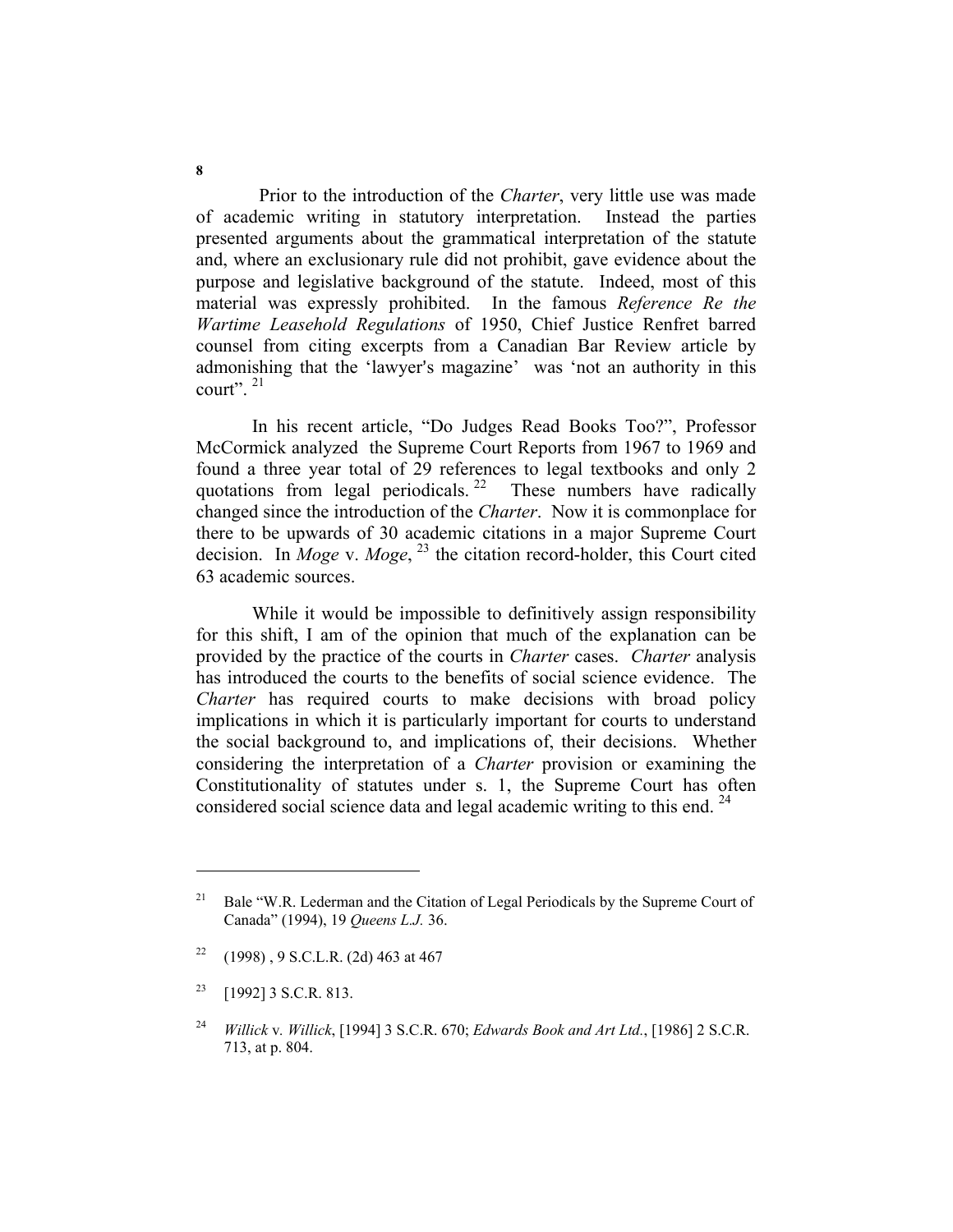In *Charter* cases this practice has been promoted by the expansive approach to judicial notice, that has permitted courts to consider social science research on the judge's own initiative. The admission of this material is contrary to the usual rule that legislative facts cannot be the subject of judicial notice unless they are indisputable. A relaxation of this rule in Constitutional cases performs a function similar to the American practice of using Brandeis Briefs. 25 Prior to the *Charter*, this material was often allowed in References cases  $26$  on the basis that references are not preceded by trials. However, as Professor Hogg has correctly noted, "the relaxation of the rules for legislative facts in Constitutional cases has certainly spilled over from references and appeals to trials". <sup>27</sup> He cites the majority in *Morgentaler (No. 2.)* <sup>28</sup> as proof that the Supreme Court has begun to accept social science information on a much wider scale without requiring that the material be proved in a trial court through the ordinary rules of evidence.

#### *(B) Legislative History*

A second significant area in which ordinary interpretive techniques are being influenced by *Charter* practice is the use of a statute's legislative history, or what a civil jurist would call the "travaux préparatoires". As you recall, the traditional position was that legislative history was not admissible as an extrinsic aid to interpretation. A partial exception was made for commission reports which could be used indirectly to demonstrate the background to the statute.

In the early nineteen-eighties, even before the introduction of the *Charter*, we began to see an erosion of the partial exclusionary rule for commission reports.<sup>29</sup> In recent years judicial practice has all but

<sup>25</sup> *Muller* v*. Oregon,* (1908) 208 U.S. 412

<sup>26</sup> *Anti-Inflation Reference* (1976), 2 S.C.R. 373.

<sup>27</sup> Hogg, *Constitutional Law of Canada* Looseleaf Edition. Toronto: Carswell, at 57.2(e) p. 57-14.

 $28$  [1988] 1 S.C.R. 30.

<sup>29</sup> *R.* v*. Vasil*, [1981] 1 S.C.R. 469; *Paul v. The Queen*, [1982] 1 S.C. R. 621.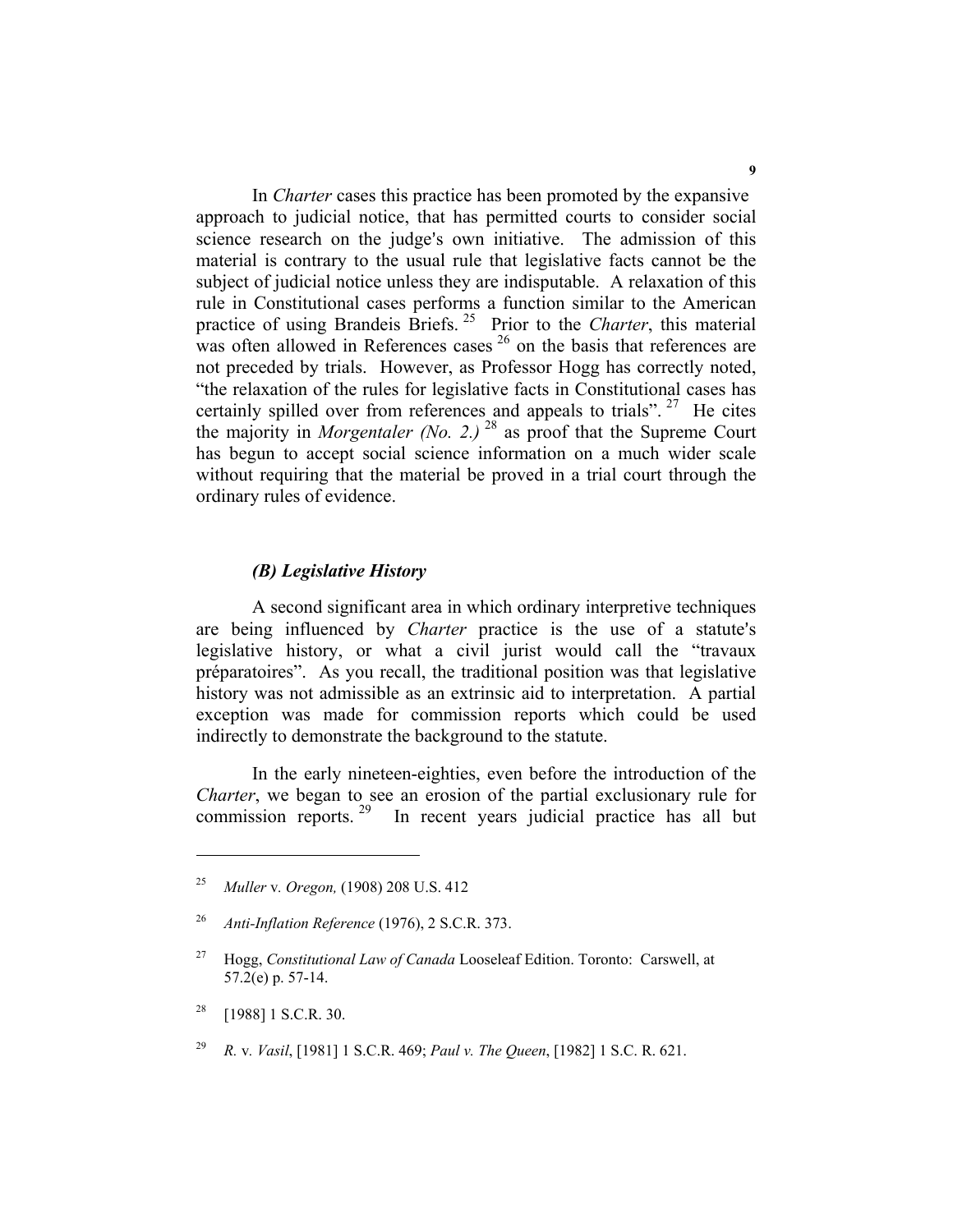eliminated this rule. Commission reports are routinely relied on in the Supreme Court of Canada when the court is faced with a question of statutory interpretation. A good example of this phenomenon is the case of *Janzen* v*. Platy Enterprises*, 30 in which the Court relied on the Report of the Commission on Equality in Employment in order to find that sexual harassment was a form of sex discrimination.

The exclusionary rule with regard to Parliamentary history is facing the same fate. Historically, such material was excluded even in constitutional cases. 31 The 1976 *Anti Inflation Reference* 32 opened up the possibility that parliamentary debates could be considered when assessing the division of powers under the *Constitution Act 1867*. 33 By the time that the Supreme Court began to consider the constitutionality of statutes under s. 1 of the *Charter*, courts had virtually unfettered access to the legislative history.<sup>34</sup>

While the rule remains formally in effect, courts are beginning to refer to such material when considering the interpretation of ordinary statues. The case of *Regina* v*. Heywood* 35 is a good example of the exclusionary rule being honoured more in form than in substance. Notwithstanding his own protestations about the inadmissibility of Parliamentary debates, Justice Cory examines the Hansard material and finds that "even if the debates were held to be admissible, they are of no assistance [in this case]".  $36$ 

- <sup>34</sup> *Edwards Books*, *supra*; *Irwin Toy Ltd.* v. *Quebec (A.G.)*, [1989] 1 S.C.R. 972.
- 35 *R.* v*. Heywood,* [1994] 3 S.C.R. 761.
- <sup>36</sup> *Ibid*., at 789

<sup>30</sup> *Action Travail des Femmes* v. *CN*, [1987] 1 S.C.R. 1114.

<sup>&</sup>lt;sup>31</sup> *Canada (A.G.) v. Reader's Digest Association (Canada) Ltd.*, [1961] S.C.R. 775.

<sup>32</sup> *Reference Re Anti-Inflation Act*, [1976] 2 S.C.R. 373.

<sup>33</sup> See also, *Re Residential Tenancies Act*, 1979, [1981]¸1 S.C.R. 714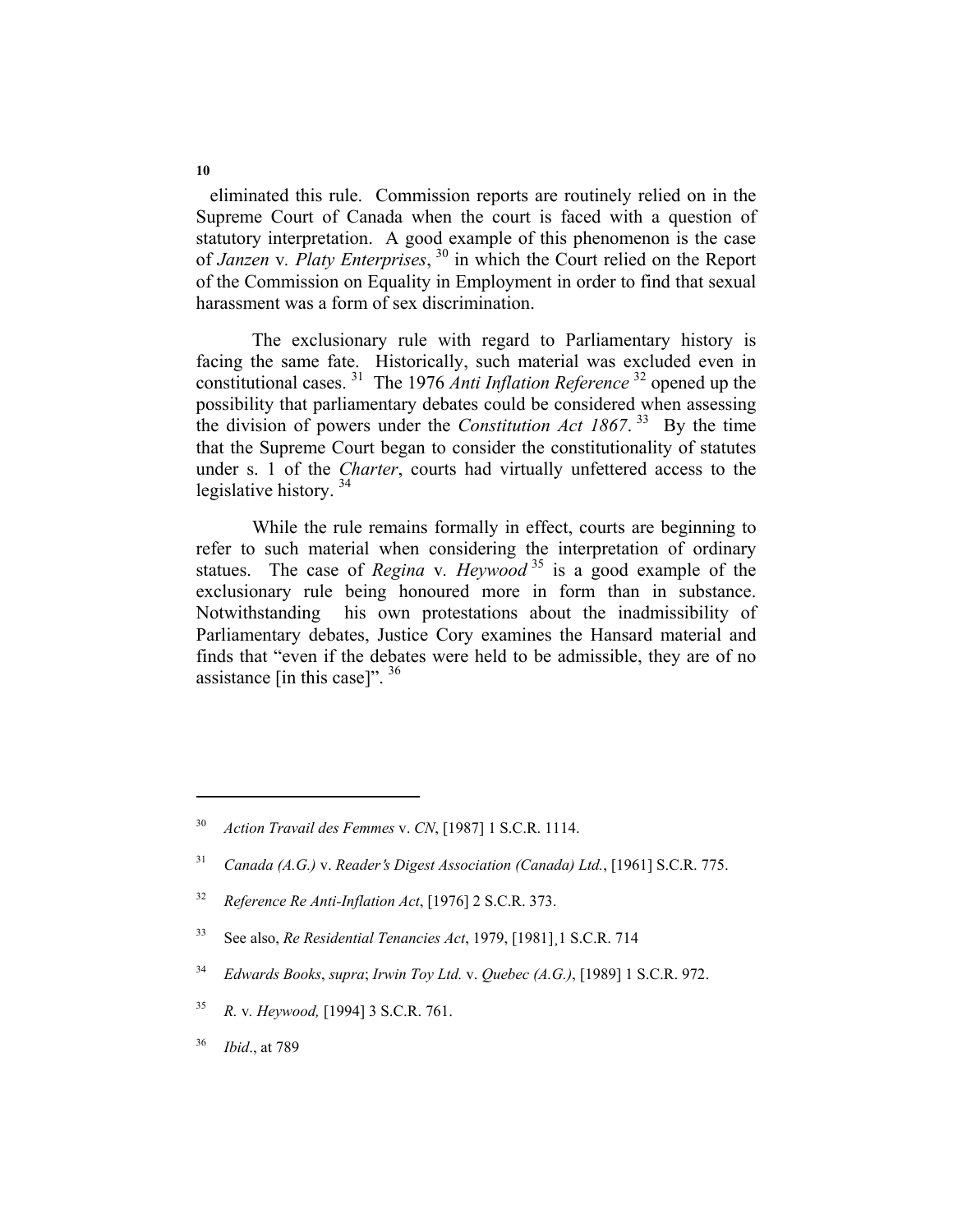This strictness of the exclusionary rule is being relaxed throughout the commonwealth,  $37$  but I submit that at least partial responsibility for this development in the Canadian context has been the influence of the *Charter*.

Interestingly, we can also observe a parallel phenomenon in the convergence of the common law and civil law approaches to the legislative history question. Civil lawyers have always had access to the travaux préparatoires of the statute and much weight has traditionally been afforded to this material. A recent Supreme Court decision in *Construction Gilles Paquette Ltée* v*. Entreprises Vego Ltée*, 38 however, begins to bring the civil law approach into line with the common law. In this case, Justice Gonthier introduced some of the common law concerns and warned that "parliamentary debates surrounding the enactment of legislation must be read with caution, because they are not always reliable source for the legislatures intention." These concerns remain part of the common law approach to the legislative debates. However, as Stéphan Beaulac concludes in a recent article, the question is no longer one of admissibility, but of weight.<sup>39</sup>

Les tribunaux interprètent donc les lois en ayant recours à un plus grand nombre d'éléments de preuve. Ils vont pouvoir se référer à l'historique législatif, à la documentation faisant état du contexte dans lequel la loi a été adoptée, aux ouvrages de théoriciens du droit, voire aux valeurs que reflète la *Charte*. Ces nouvelles bouées interprétatives sont particulièrement utiles compte tenu de l'interprétation fondée sur l'analyse contextuelle qui domine à la Cour suprême. Il faut néanmoins se rappeler que le poids de ces facteurs est fonction des questions en litige. Ceci étant, il ne faudrait pas que la convergence au plan de la méthodologie mène à la confusion au plan de la théorie<sup>40</sup>. Dans l'interprétation des lois ordinaires, l'interprétation législative est déterminante. L'approche plus

<sup>37</sup> *Pepper* v*. Hart*, [1993] A.C. 593; *N.Z.E.I.* v*. Director General of Education*, [1982] 1 N.Z.L.R. 397; Acts Interpretation Amendment Act (1984 Aust.).

<sup>&</sup>lt;sup>38</sup> [1997] 2 S.C.R. 299.

 $39$  S. Beaulac, "Parliamentary Debates in Statutory Interpretation: A question of Admissibility or of Weight?" 43 *McGill L.J.* (1998) 287

<sup>40</sup> Voir par ex. *Tataryn* c. *Tataryn Estate*, [1994] 2 R.C.S. 807.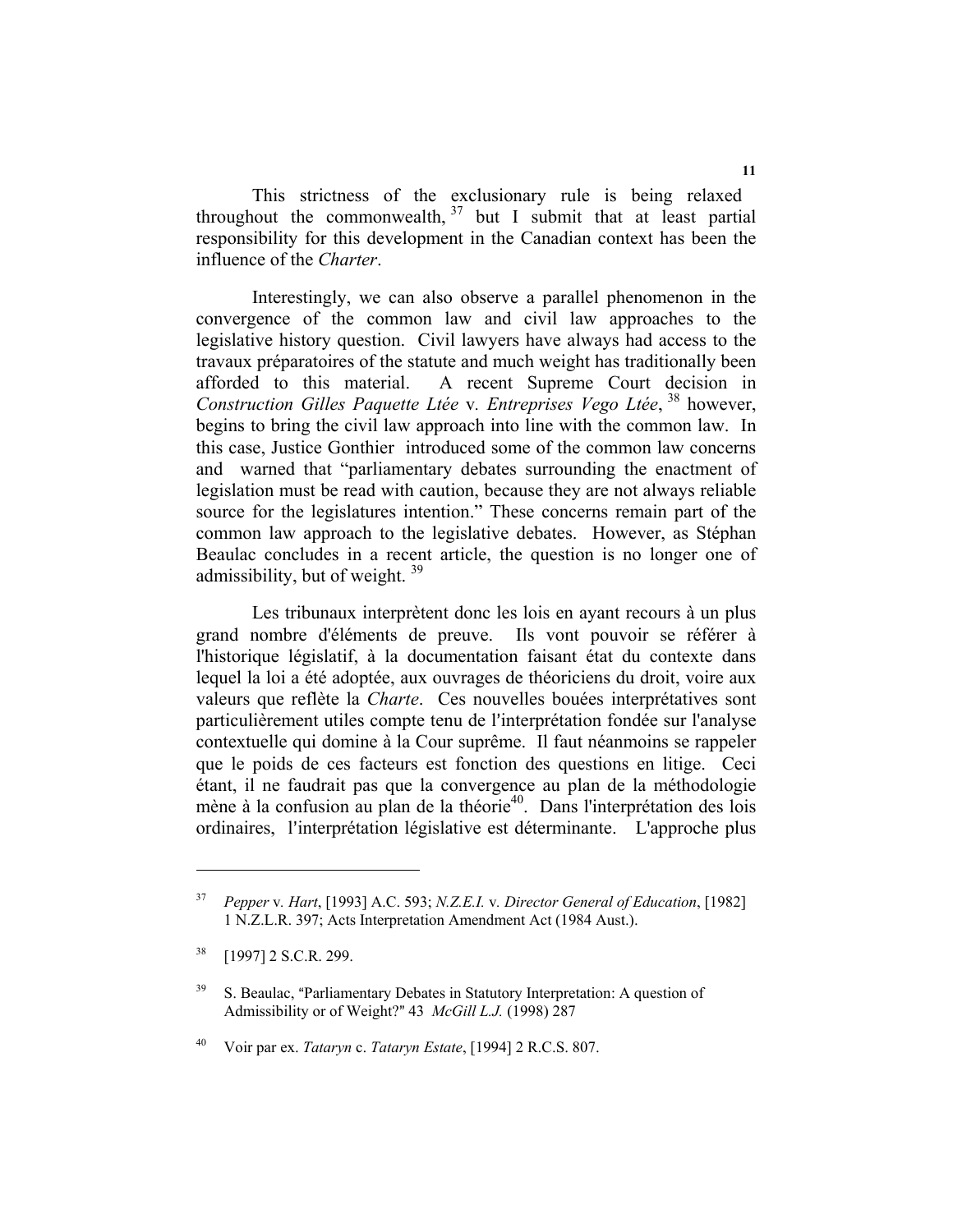progressiste, favorisée dans le contexte constitutionnel, n'est pas appropriée lorsque les textes législatifs sont clairs. Ceci a été affirmé très récemment dans l'arrêt *Bell ExpressVu Limited Partnership* c. Rex<sup>41</sup>. C'est à la lumière de ce qui précède que j'aborde maintenant l'interprétation des lois bilingues.

# **L'incidence du bilinguisme des lois** <sup>42</sup>

L'adoption simultanée des lois en français et en anglais a une incidence importante sur leur interprétation. Le bilinguisme des lois devrait en principe mener à un libellé plus précis, mais ce n'est pas toujours le cas : l'incertitude peut apparaître dans les deux versions de la loi, qui peuvent aussi être en conflit. Le bilinguisme des lois joue un rôle politique et social de première importance en rendant effectif le principe de l'égalité des langues officielles au plan législatif et en affirmant de façon incidente la dualité des systèmes juridiques au Canada<sup>43</sup>. Même si les règles d'interprétation propres au bilinguisme judiciaire permettent de découvrir un sens commun aux deux versions d'une loi, ce dernier fera néanmoins l'objet d'une analyse suivant les règles générales d'interprétation en vue d'assurer sa compatibilité avec l'intention du législateur. La démarche consistant à résoudre les antinomies entre les deux versions d'une loi ne constitue qu'une étape préliminaire qui n= évacue d'aucune façon la nécessité de déterminer l'intention du législateur, bien qu'elle puisse y contribuer.

 $^{41}$  [2002] 2 R.C.S. 559.

<sup>42</sup> Voir généralement R.M. Beaupré, *Interprétation de la législation bilingue*, Montréal, Wilson & Lafleur, 1986 ; R. Boult, « Le bilinguisme des lois dans la jurisprudence de la Cour suprême du Canada » (1968), 3 R.D. Ott. 323 ; M. Lajoie, « L'interprétation judiciaire des textes législatifs bilingues » (1979), 24 Méta 115.

<sup>&</sup>lt;sup>43</sup> L'autonomie conceptuelle du droit civil a été reconnue par la Cour suprême, tout comme la complémentarité du droit civil et du droit fédéral s'affirme aujourd'hui dans le contexte de la common law en français. Voir F. Allard, \* La Cour suprême du Canada et son impact sur l'articulation du bijuridisme » dans *L'Harmonisation de la législation fédérale avec le droit civil de la province de Québec et le bijuridisme canadien*, Fascicule 3, Ministère de la Justice du Canada, 2001, aux p. 13-23. Voir aussi, plus généralement R. A. Macdonald, « Legal Bilingualism » (1997) 42 R.D. McGill 119.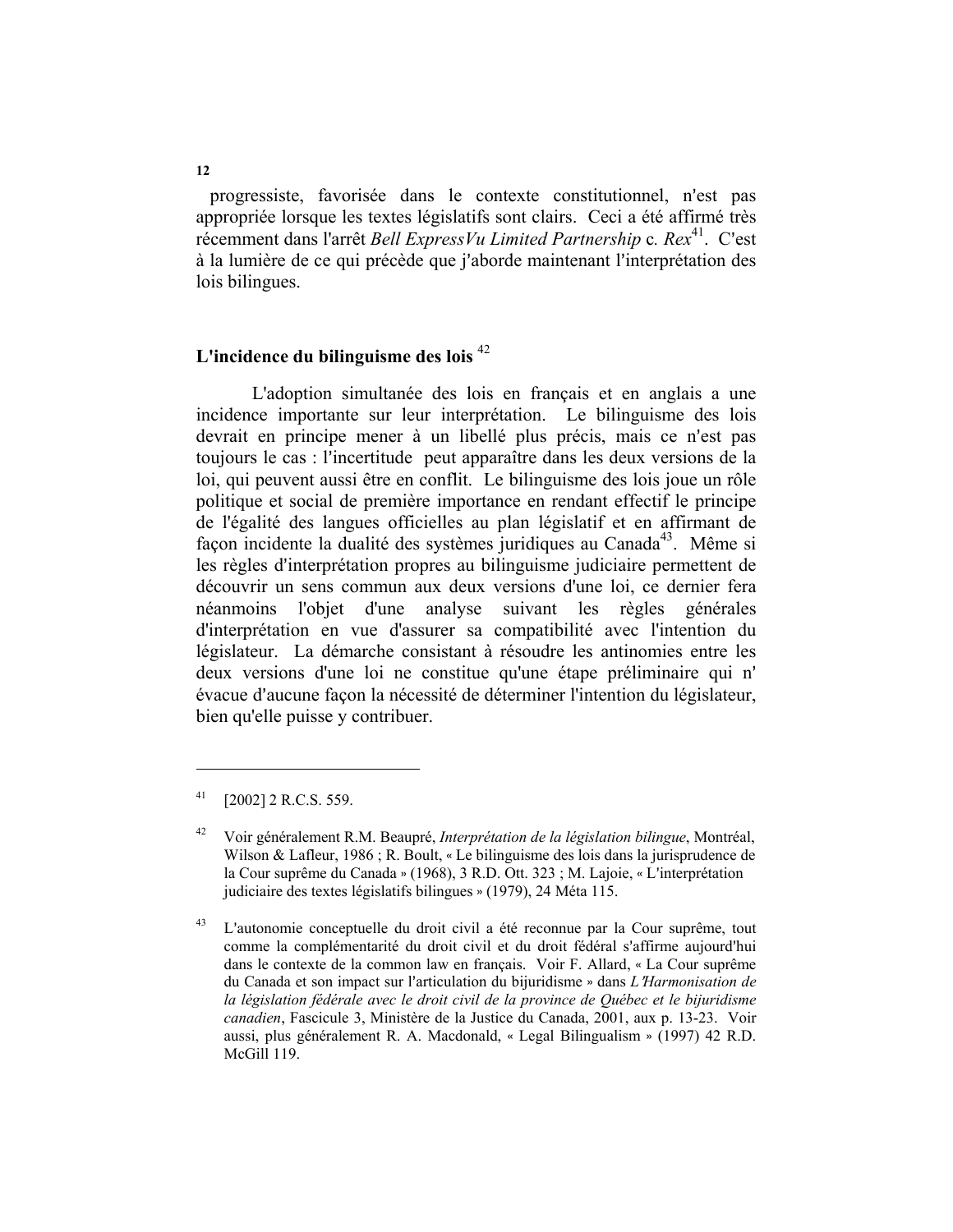De fait, il y a toujours un recours aux sources et au contexte. R. Sullivan exprime cette idée de la manière suivante :

> [TRADUCTION] Pour vérifier si le sens commun est acceptable, ou décider quelle version privilégier quand il n'existe pas de sens commun, les tribunaux s'appuient le plus fréquemment sur l'analyse téléologique. C'est la principale méthode de résolution des différences entre les textes français et anglais de la Charte, et elle est la démonstration de la confiance qu'accordent aujourd'hui les juges à l'analyse téléologique comme moyen approprié de résoudre des difficultés d'interprétation<sup>44</sup>.

L'auteure trouve que cette approche a des conséquences pratiques remarquables :

[TRADUCTION] Lorsqu'elle est appliquée au Code civil ou autre loi civiliste, cette technique de retour aux sources tend à privilégier la version française. Appliquée aux lois bilingues du Nouveau-Brunswick, du Manitoba ou de l'Ontario, la même technique tend à favoriser la version anglaise. C'est vrai aussi pour les lois fédérales qui, historiquement, se sont plus appuyées sur la common law que des sources civilistes. Malgré son incidence inégale, cette technique n'est pas nécessairement incompatible avec la règle de l'autorité égale. Comme le démontre la décision *Johnson*, la raison pour laquelle la cour privilégie une des deux versions ne dépend pas de la langue; la version privilégiée est celle qui exprime le plus exactement ce qui paraît être le sens voulu, comme l'indique la source originale du texte  $45$ .

Nous verrons plus loin si l'impact est aussi prévisible que le suggère R. Sullivan. L'hypothèse de cette auteure n'est pas expliquée plus longuement. Elle pourrait s'appuyer sur l'idée que les lois québécoises sont d'abord rédigées en français alors qu'ailleurs au Canada elles sont d'abord rédigées en anglais. Cela n'est certainement pas vrai au niveau

<sup>44</sup> R. Sullivan, *supra* note 28 aux pp. 92-93.

<sup>45</sup> *Ibid*., à la p. 94.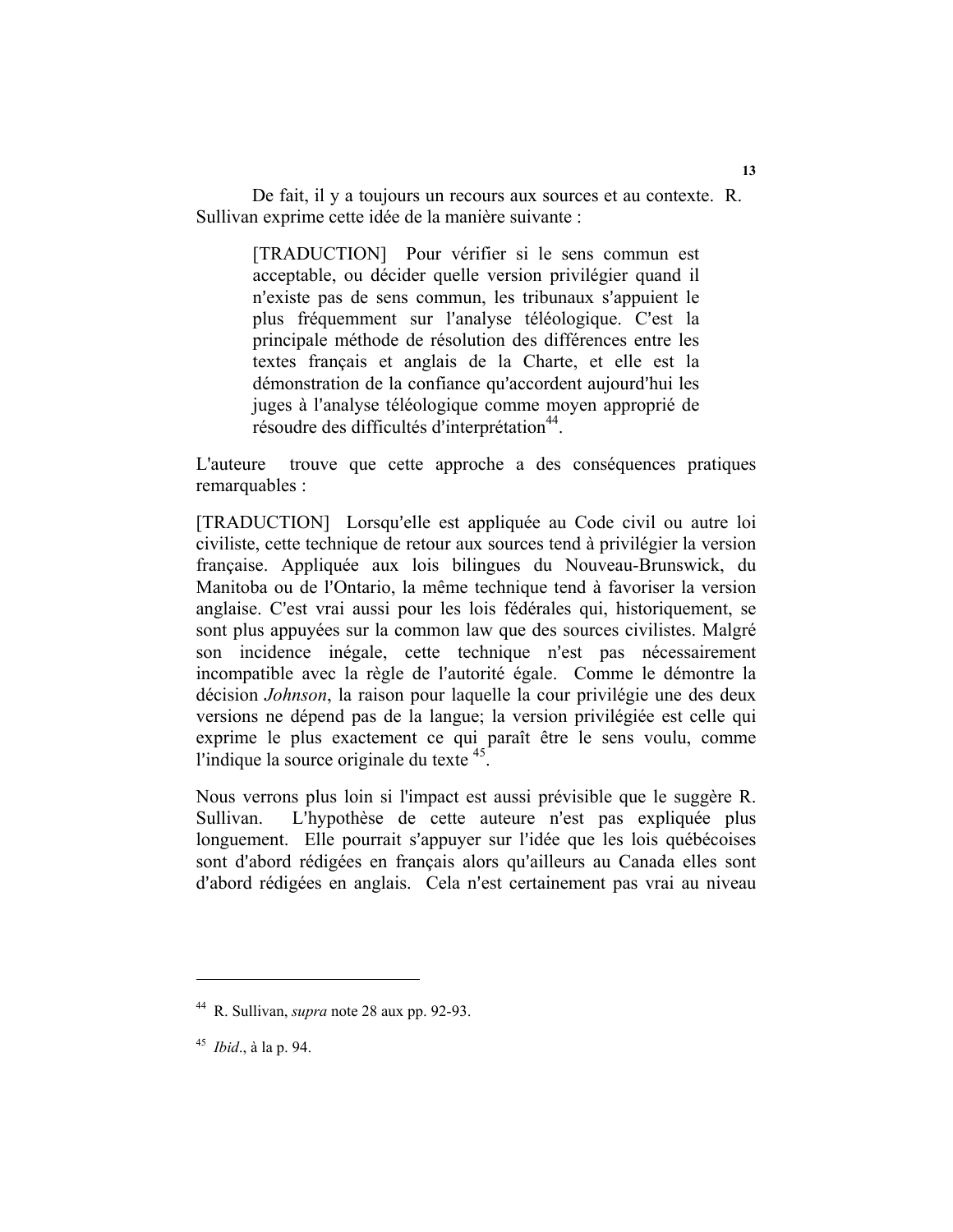fédéral<sup>46</sup> et au Nouveau-Brunswick, où des équipes bilingues font de la « corédaction » depuis de nombreuses années. De toute manière, l'existence d'une traduction ne devrait rien changer à l'approche interprétative. Aucune présomption ne peut favoriser une version. De plus, les difficultés révélées par le traducteur à l'auteur de la version originale vont le plus souvent amener ce dernier à modifier son texte pour favoriser la concordance des deux versions.

Notons également que les rôles du Parlement et de l'Assemblée nationale du Québec ne sont pas totalement distincts eu égard à l'élaboration du droit civil au Canada. Il existe en effet de nombreuses possibilités d'incursion fédérale dans le domaine du droit civil. Les compétences du Parlement relativement aux banques, à la faillite, aux taux d'intérêts, à la propriété intellectuelle, à l'amirauté, au mariage et au divorce, pour ne nommer qu'elles, l'amènent à légiférer dans le domaine du droit civil. De fait, l'article 91 de la *Loi constitutionnelle de 1867* fait en sorte que l'Assemblée nationale n'a pas la compétence constitutionnelle d'abroger ou de modifier certains articles du *Code civil du Bas-Canada*. Le droit civil n'est pas non plus entièrement codifié. Par exemple, les tribunaux du Québec (comme d'ailleurs) font le droit et s'inspirent du vocabulaire et des notions juridiques des deux systèmes de droit<sup>47</sup>.

Pour souligner l'importance du bilinguisme dans l'interprétation des lois, je vais donc tenter de préciser les approches de l'interprétation des textes bilingues adoptées par la Cour suprême du Canada depuis 1985. Avant de procéder à l'inventaire des décisions, je désire cependant faire un bref rappel des règles applicables en la matière. P.-A. Côté résume ainsi la règle de base :

 [s]auf disposition légale contraire, toute divergence entre les deux versions officielles d'un texte législatif est résolue en dégageant, si

**14** 

<sup>46</sup> Voir généralement L.A. Levert, \* La cohabitation du bilinguisme et du bijuridisme dans la législation fédérale canadienne : mythe ou réalité » (2000), 3 R.C.L.F. 127 ; A. Covacs, \* Bilinguisme officiel et double version des lois. Un pis aller : la traduction. Une solution d'avenir : la corédaction » (1979), 24 Méta 103.

<sup>&</sup>lt;sup>47</sup> Voir *V.A.* c. *S.F.*, [2001] R.J.Q. 36 (C.A.) à la p. 42 ; et *Droit de la famille* $-3000$ ,  $[2000]$  R.J.Q. 380 (C.A.) à la p. 390. Le *C.c.Q.* ne codifie pas l'ensemble du droit civil : voir sa disposition préliminaire. Voir aussi M. Tancelin, \* Les silences du *Code civil du Québec »* (1994), 39 R.D. McGill 747.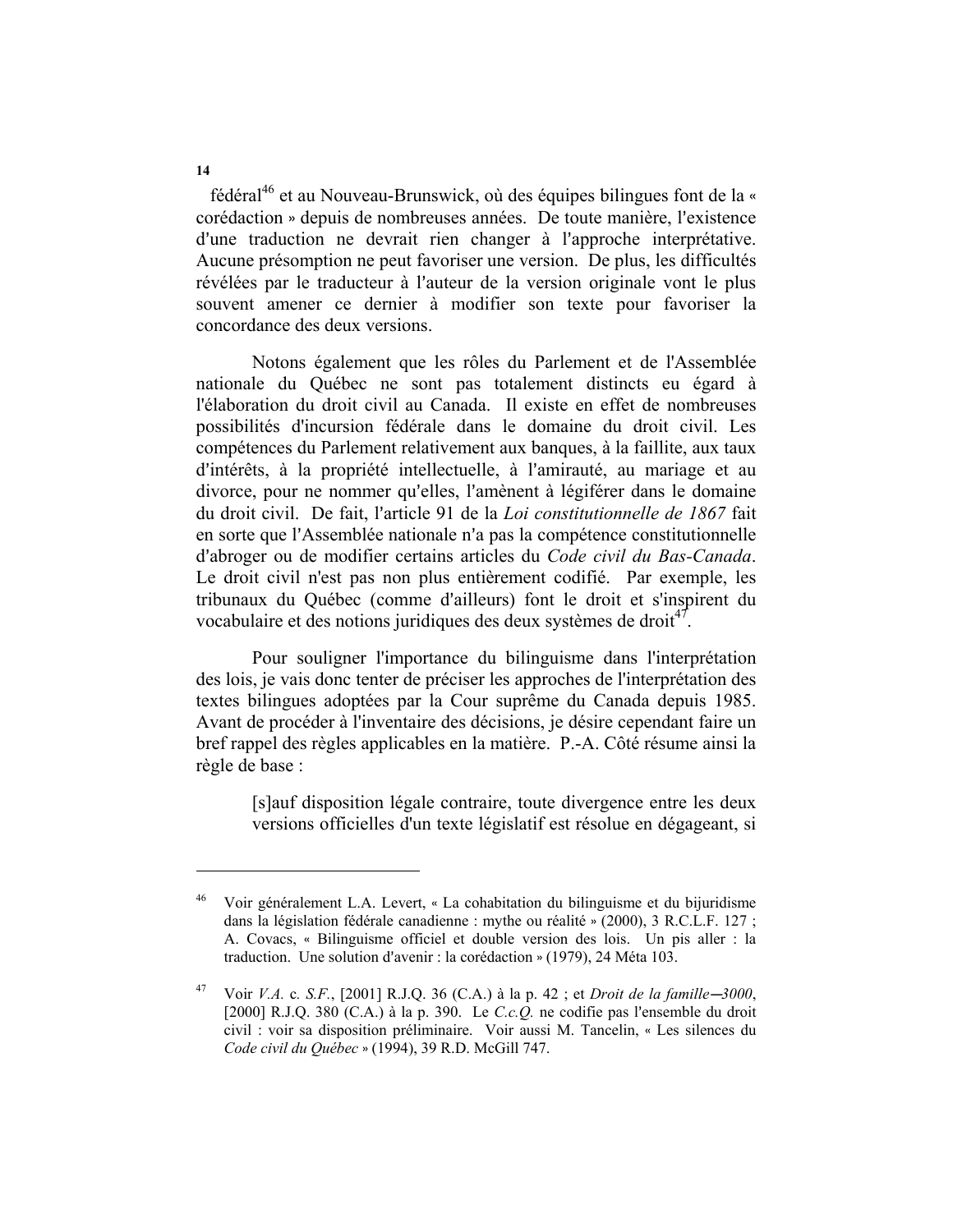c'est possible, le sens qui est commun aux deux versions. Si cela n'est pas possible, ou si le sens commun ainsi dégagé paraît contraire à l'intention du législateur révélée par recours aux règles ordinaires d'interprétation, on doit entendre le texte dans le sens qu'indiquent ces règles $48$ .

Certains principes généraux complètent cette règle : une ambiguïté dans une loi de refonte ou de codification doit être résolue en donnant la préférence au sens conforme au droit antérieur<sup>49</sup> ; le principe de cohérence interne de la loi commande d'interpréter une version à la lumière de l'autre version<sup>50</sup>; et le sens commun aux deux versions doit être compatible avec l'intention du législateur telle qu'on peut la déduire en appliquant les règles ordinaires d'interprétation<sup>51</sup>.

P.-A. Côté dégage trois scénarios possibles : d'abord, les cas où une version est ambiguë alors que l'autre est claire ; ensuite, les cas où une version a un sens plus large que l'autre ; enfin, ceux où les deux versions sont irréductiblement inréconciliables.

Comme le souligne le document de consultation publique sur le programme d'harmonisation de la législation fédérale avec le droit civil du Québec, il y a des difficultés particulières à prendre en compte à ce chapitre, soit les difficultés qui résultent de la coexistence de deux systèmes juridiques qui ont leur propre terminologie et leur propres institutions. Ces deux systèmes ne sont toutefois pas isolés. Souvent, le texte fédéral silencieux sur un point est complété par le droit privé provincial $5^2$ . La référence à des concepts juridiques, sans autre précision, est aussi considérée comme une incorporation du droit provincial. Le

<sup>&</sup>lt;sup>48</sup> P.-A. Côté, *Interprétation des lois*, 3<sup>e</sup> éd., Montréal, Thémis, 1999 à lap. 410. Voir également R. Sullivan, *supra* note 28 aux pp. 220-21 et 228.

<sup>49</sup> P.-A. Côté, *Interprétation des lois*, *supra* note 62 à la p. 412.

<sup>50</sup> *Ibid.,* à la p. 413.

<sup>51</sup> *Ibid.,* à la p. 415.

<sup>&</sup>lt;sup>52</sup> Voir J.-M. Bisson & A. Morel, « Droit fédéral et droit civil : complémentarité, dissociation +, dans *L'Harmonisation de la législation fédérale avec le droit civil québécois et le bijuridisme canadien : recueil d'études*, *supra* note 56, à la p. 213.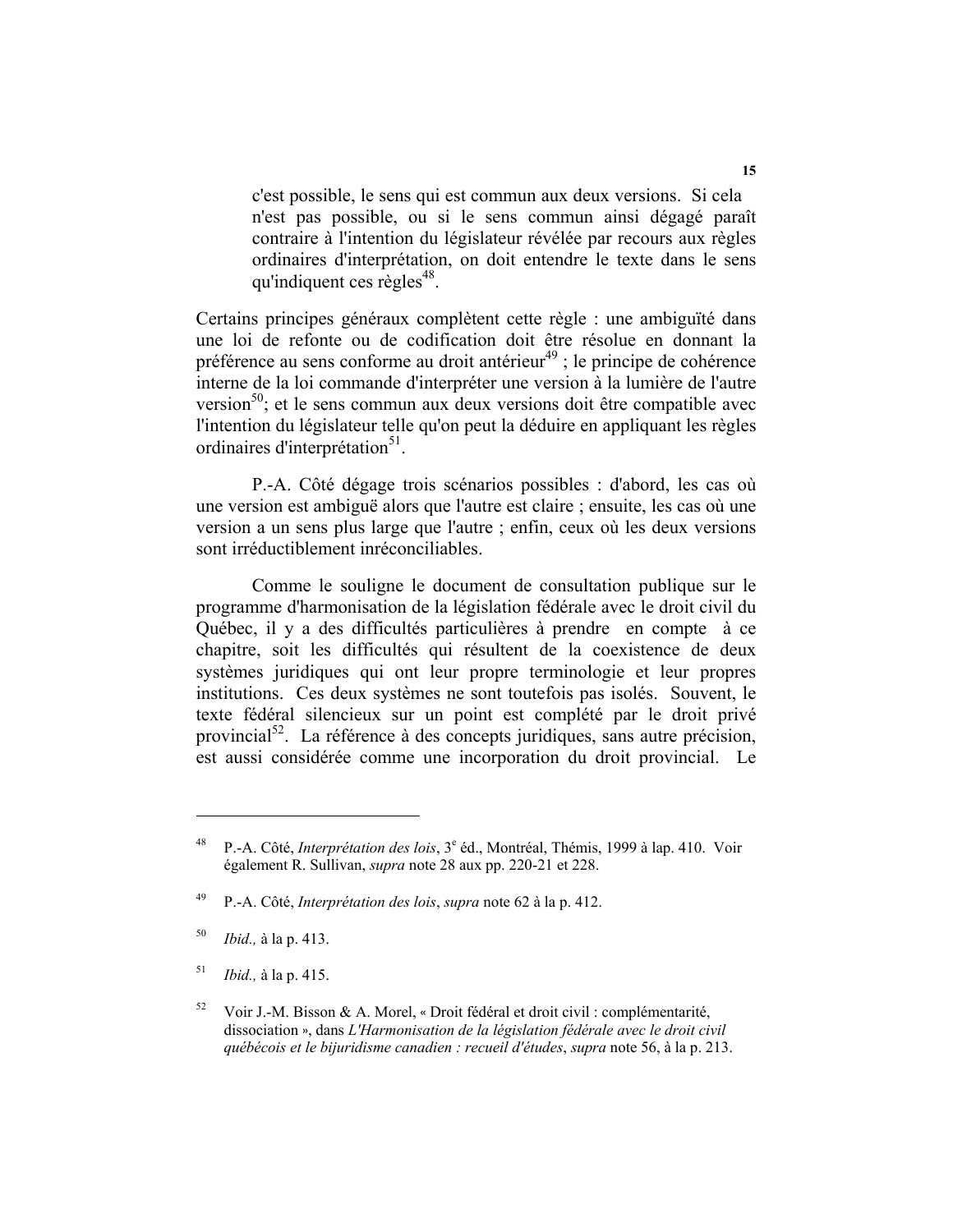programme d'harmonisation a pour objectif de réviser les lois et les règlements fédéraux dont l'application exige le recours au droit privé du Québec, avec une attention particulière au besoin d'assurer l'intégrité de la common law en français. Le programme a mis à jour un grand nombre de difficultés d'interprétation liées à la complémentarité du droit privé provincial et du droit fédéral. Voilà des difficultés qui s'ajoutent à celles que l'on retrouve dans le cours normal des choses. Notons aussi que le projet d'harmonisation a été accompagné par l'adoption de nouveaux articles de la *Loi d'interprétation*<sup>53</sup>, qui se lisent comme suit :

8.1 Le droit civil et la common law font pareillement autorité et sont toutes deux sources de droit en matière de propriété et de droits civils au Canada et, s'il est nécessaire de recourir à des règles, principes ou notions appartenant au domaine de la propriété et des droits civils en vue d'assurer l'application d'un texte dans une province, il faut, sauf règle de droit s'y opposant, avoir recours aux règles, principes et notions en vigueur dans cette province au moment de l'application du texte.

8.2 Sauf règle de droit s'y opposant, est entendu dans un sens compatible avec le système juridique de la province d'application le texte qui emploie à la fois des termes propres au droit civil de la province de Québec et des termes propres à la common law des autres provinces, ou qui emploie des termes qui ont un sens différent dans l'un et l'autre de ces systèmes.

Ceci signifie, en somme, qu'il existe maintenant un cadre législatif pour interpréter les lois fédérales lorsqu'il est question de complémentarité ou de droit supplétif. À date, la Cour suprême du Canada s'est penchée à deux reprises sur l'interprétation d'une loi dans une affaire où était invoquée la *Loi d'harmonisation no 1 du droit fédéral avec le droit civil* <sup>54</sup> 55. Au nom d'une Cour unanime dans *Schreiber*, le juge LeBel s'est référé aux fiches explicatives accompagnant le projet de loi. Ces fiches sont intéressantes

<sup>53</sup> L.C.R. 1985, ch. I-21.

<sup>54</sup> L.C. 2001, ch. 4.

<sup>55</sup> *Schreiber c. Canada (P.G.)*, 2002 CSC 62 aux par. 72-79 ; et *Nouvelle-Écosse (Procureur général)* c*. Walsh*, 2002 CSC 83 aux par. 195-96.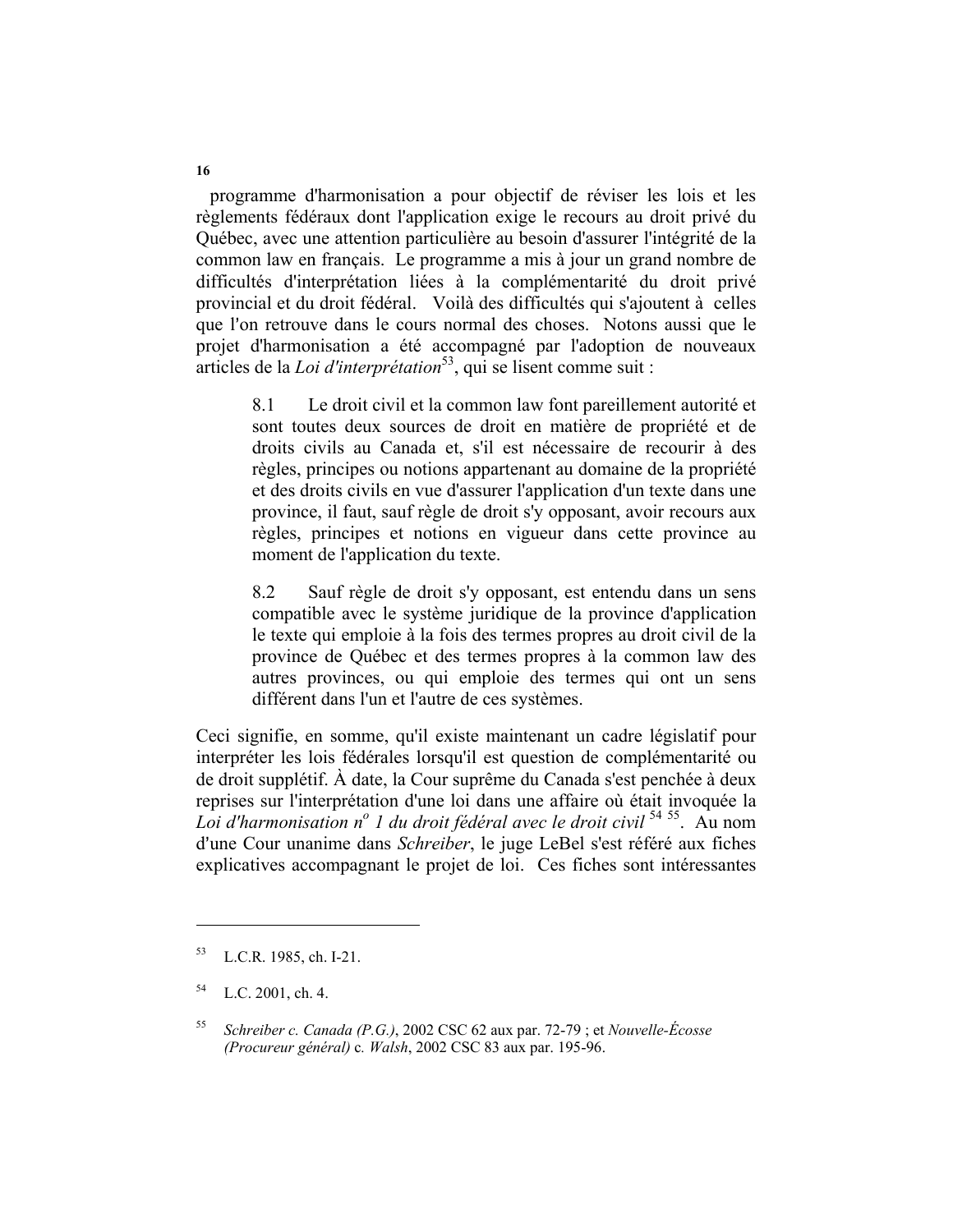notamment parce qu'elles révèlent l'étendue des difficultés d'interprétation qui peuvent se présenter aux tribunaux. Par exemple, dans le document de consultation de janvier 2003, on note la difficulté relative à l'emploi de l'expression « action to enjoin » et la nécessité d'employer « toute procédure » plutôt que « toute action » en français. On note que « lease » est mieux rendu par « location à bail » que par « location », que « droit d'accès » est plus restrictif que « right of entry » et que « property and profits » s'harmonise difficilement avec la notion de « patrimoine ». Si les travaux d'harmonisation permettront sans doute, à la longue, de faciliter quelque peu leur travail, voyons où en sont les tribunaux aujourd'hui.

### **L'approche adoptée lorsqu'une seule version est ambiguë**

La règle est simple : il faut se référer à la version la plus claire pour déterminer le sens commun des deux versions de la loi. Un exemple de l'application de cette règle se trouve dans *Canadian Pacific Ltd.* c*.*  Canada (P.G.)<sup>56</sup>. Il existe d'autres exemples récents où l'on compare essentiellement les deux versions de la loi pour s'appuyer sur la plus  $claire<sup>57</sup>$ .

Dans le contexte des affaires traitant de droits fondamentaux, on recherche la décision favorisant le texte le plus clair en se référant d'abord aux grands principes de droit qui accordent la préférence, en cas d'ambiguité, à la présomption de compatibilité avec les droits fondamentaux58. La même approche est adoptée lorsque la Cour doit

<sup>56 [1986] 1</sup> R.C.S. 678 au par. 20.

<sup>57</sup> *Clark* c*. Canadian National Railway Co.*, [1988] 2 R.C.S. 680 aux par. 22-24 ; *Québec (Commission des droits de la personne et des droits de la jeunesse) c.*. *Montréal (Ville)* ; *Québec (Commission des droits de la personne et des droits de la jeuness) c. Boisbriand (Ville)*, [1999] 1 R.C.S. 381 aux par. 9, 16 ; *R. c. Morales*, [1992] 2 R.C.S. 711 au par. 59 ; *Weber c. Ontario Hydro*, [1995] 2 R.C.S. 929 au par. 40 (motifs dissidents du juge Iacobucci, où il s'applique à trouver le sens commun aux deux versions).

<sup>58</sup> Voir *Gould* c. *Yukon Order of Pioneers*, [1996] 1 R.C.S. 571 au par. 55.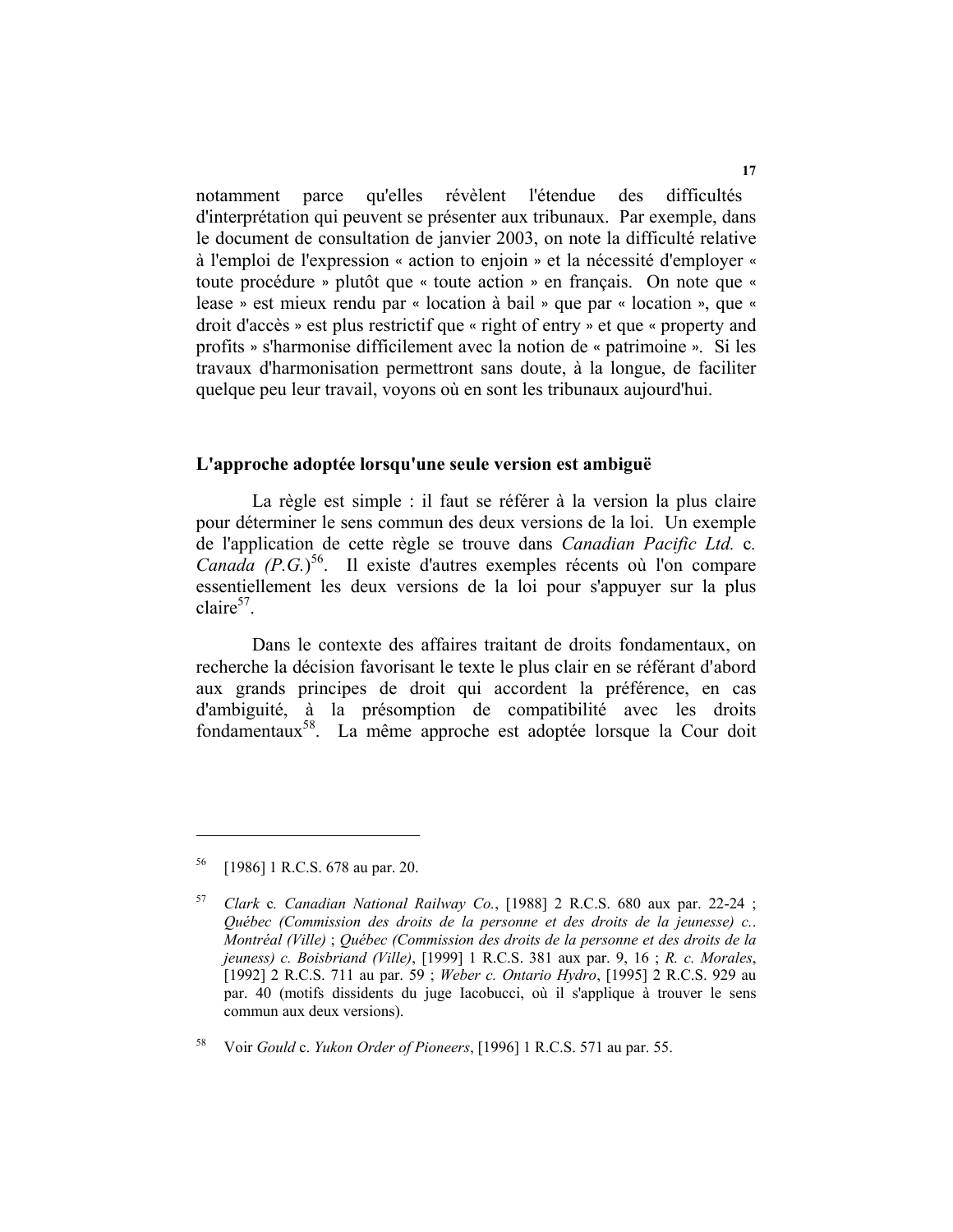interpréter un terme plutôt vague, tel le mot «liberté» dans *B. (R.)* c. *Children's Aid Society of Metropolitan Toronto.*<sup>59</sup>

Il existe, comme je l'ai mentionné antérieurement, des cas où la Cour préférera la version la plus fidèle à l'intention du législateur même si, elle paraît à première vue être la plus ambigüe, notamment *Doré* c*. Verdun (Ville)*60. Notons le passage où le juge Gonthier traite de la préférence dont parle R. Sullivan pour la version française des lois du Québec :

L'appelante a longuement plaidé devant notre Cour qu'en employant dans la version anglaise le terme « *stipulation* », qui a une connotation exclusivement contractuelle, plutôt que le terme « *provision* », qui a généralement une connotation législative, l'intention du législateur était de limiter la portée du texte aux exclusions conventionnelles. En effet, le terme «disposition» utilisé dans la version française de l'article 2930 *C.c.Q.* pouvant avoir aussi bien une connotation législative que contractuelle, l'appelante se fonde sur le principe d'interprétation des textes bilingues voulant qu'on favorise l'interprétation qui retient un sens commun, soit « celui du texte ayant le sens le plus restreint » [...].

Dans le jugement dont appel, le juge Baudoin a rejeté cet argument en se fondant, en partie, sur la fait que la version anglaise du Code civil n'est qu' \* une simple traduction de la version originale française ». Avec égards, malgré la véracité de ce fait regrettable, celui-ci ne peut servir à écarter l'argument avancé par l'appelante. L'article 7 de la *Charte de la langue française*, L.R.Q., ch. C-11, édicte que les versions française et anglaise des lois québécoises « ont la même valeur juridique », ceci en conformité avec l'article 133 de la *Loi constitutionnelle de 1867*, qui exige que les lois de la législature du Québec soient adoptées dans les deux langues officielles, qu'elles fassent pareillement autorité et qu'elles aient le même statut [...].

<sup>59 [1995] 1</sup> R.C.S. 315 au par. 34.

<sup>[1997] 2</sup> R.C.S. 862 aux par. 23 et suiv.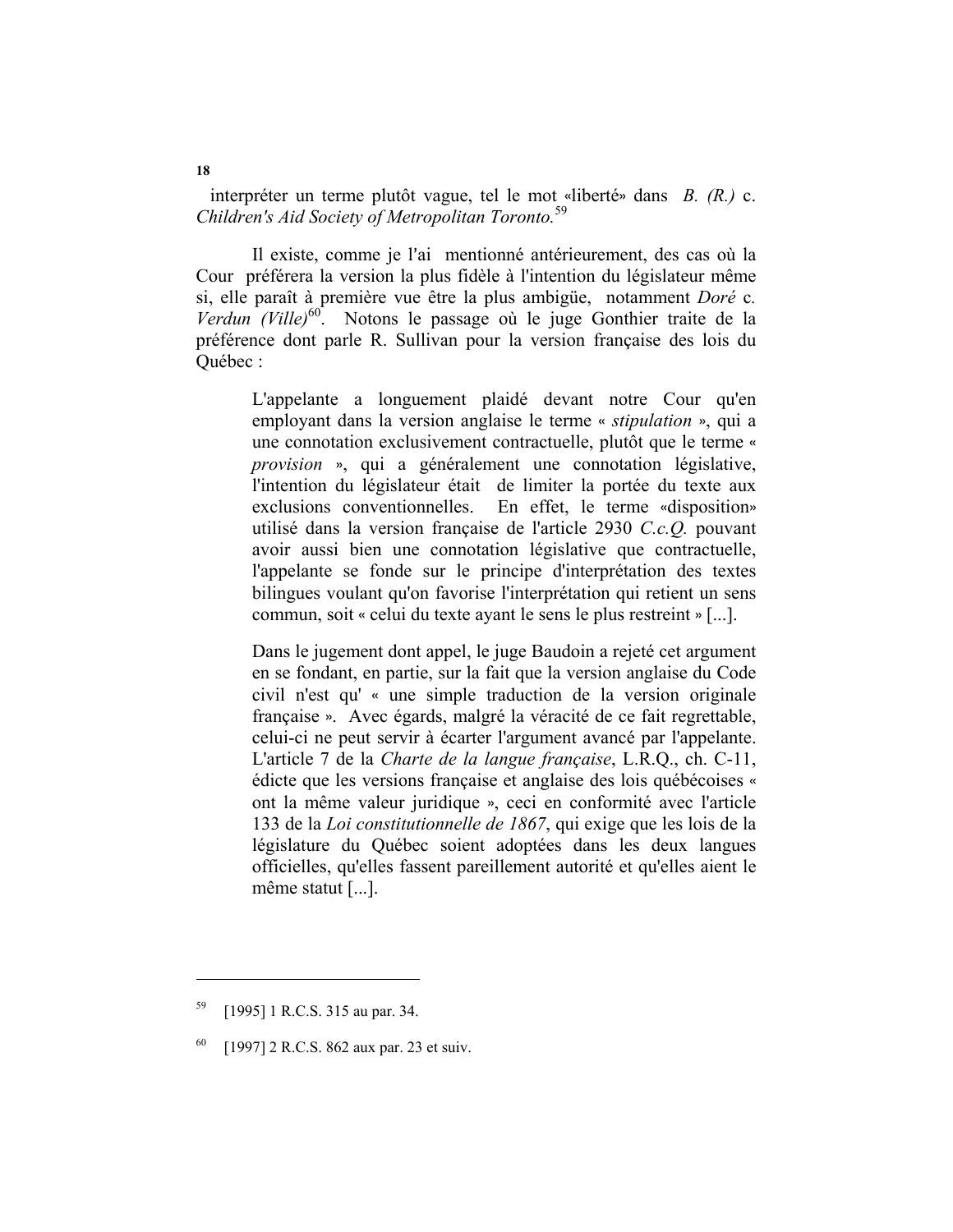Cela dit, il n'empêche que le principe voulant que l'on favorise l'interprétation menant à un sens commun n'est pas absolu. La Cour peut ne pas retenir ce sens s'il paraît contraire à l'intention du législateur au regard des autres principes d'interprétation<sup>61</sup>.

J'estime important de souligner que l'hypothèse de R. Sullivan, selon laquelle la version anglaise des lois fédérales devrait être retenue plus souvent par les tribunaux, ne semble pas se vérifier dans les faits. Mon examen de la jurisprudence révèle en effet que, dans de nombreux cas où la version anglaise semble plus ambiguë, c'est la version française qui a été retenue<sup>62</sup>. Cette constatation me paraît fort intéressante. Le libellé d'une loi traduite est-il nécessairement plus précis que celui de la version originale ? Qu'en est-il des lois plus récentes qui ont étés corédigées ?

La Cour suprême a été très préoccupée par le manque d'attention apportée aux deux versions d'une loi dans plusieurs causes récentes. Elle a donc modifié ses règles à l'été 2002 pour exiger que toute référence à une législation bilingue dans les documents présentés à la Cour comporte désormais le libellé des deux versions<sup>63</sup>. Cette décision a été prise immédiatement après la publication des motifs de la Cour dans l'arrêt *Mac*, précitée, où elle a écarté une longue et complexe analyse de la Cour

<sup>61</sup> *Ibid.,* aux par. 24-25.

<sup>62</sup> Voir notamment *R.* c*. Mac*, [2002] 1 R.C.S. 856 ; *R.* c. *Lamy*, [2002] 1 R.C.S. 860 aux par. 54 et suiv.; *Harvey c. Nouveau-Brunswick (P.G.)*, [1996] 2 R.C.S. 876 au par. 28 ; *Schreiber* c. *Canada (P.G.)*, *supra* note 69 aux par. 52-58 ; *R.* c*. Wust*, [2000] 1 R.C.S. 455 aux par. 35-37 ; *Mahé c. Alberta*, [1990] 1 R.C.S. 342 aux par. 49-50 ; *R.* c*. Audet*, [1996] 2 R.C.S. 171 au par. 35 ; *R.* c*. Hinchey*, [1996] 3 R.C.S. 1128 aux par. 50-51 ; *R.* c*. Lucas*, [1996] 1 R.C.S. 439 aux par. 80-82 ; *Chrysler Canada Ltd.* c*. Canada (Tribunal de la concurrence)*, [1992] 2 R.C.S. 394 au par. 22 et aux par. 66-70 (dissidence) ; *Delisle* c. *Canada*, [1999] 2 R.C.S. 989 au par. 20 ; *R.* c. *Rahey*, [1987] 1 R.C.S. 588 aux par. 92 et suiv. ; *Canada (Vérificateur général)* c*. Canada (Ministre de l'énergie, mines et ressources),* [1989] 2 R.C.S. 49 au par. 63 ; *Finlay c. Canada (Ministre des finances)*, [1993] 1 R.C.S. 1080 aux par. 36-39 (dissidence) ; *R.* c. *Van der Peet*, [1996] 2 R.C.S. 507 au par. 32 ; *Gosselin* c*. Québec (P.G.)*, 2002 CSC 84 au par. 337 (la juge Arbour, dissidente).

<sup>63</sup> *Règles de la Cour suprême du Canada*, règlement DORS/2002-156, Partie II de la *Gazette du Canada*, 24 avril 2002.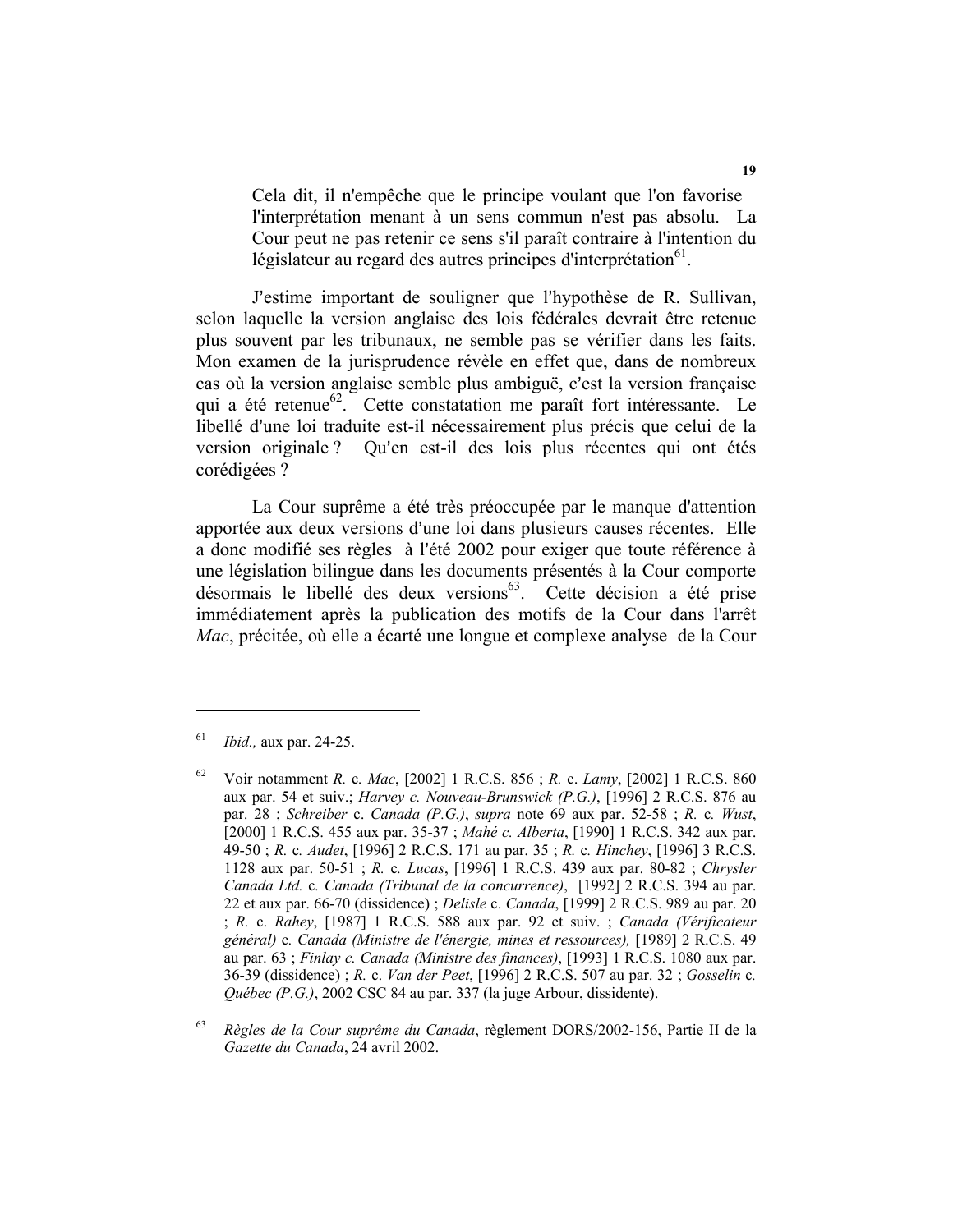d'appel de l'Ontario<sup>64</sup> en ayant recours à la version française d'un article du *Code criminel*65, absolument clair, mais qui n'avait tout simplement pas été pris en compte. Bien que l'intention du législateur soit nécessairement déterminante, il n'est pas sans intérêt de noter que parfois le recours aux règles d'interprétation des lois bilingues fait toute la différence dans un litige constitutionnel de première importance. Par exemple, dans l'affaire *Mahe*, la Cour suprême a invoqué les principes d'interprétation des lois bilingues pour conclure au droit des minorités de langue officielle de gérer les établissements scolaires qui les desservent. Le juge en chef Dickson s'exprime ainsi, au nom d'une Cour unanime<sup>66</sup> :

Je reconnais que le texte anglais de l'al. (3)b) est peut-être ambigu : l'expression « minority language educational facilities » pourrait signifier soit les établissements de la minorité, soit les établissements pour la minorité. Le texte français est toutefois plus clair. Notre Cour a dit à plusieurs reprises que lorsqu'une version de la *Charte* contient une ambiguïté, et que l'autre version est moins ambiguë, il faut alors retenir le sens de la version la moins ambiguë. La version française de l'al. 23(3)b) porte :

**23**. . . .

 $(3)$  Le droit ...

b) comprend, lorsque le nombre de ces enfants le justifie, le droit de les faire instruire dans des établissements d'enseignement de la minorité linguistique financés sur les fonds publics[...]

L'expression soulignée dans le texte français, qui emploie la préposition \* de +, indique plus clairement que le texte anglais que les établissements appartiennent à la minorité et que la minorité linguistique devrait donc avoir à l'égard des établissements d'enseignement une certaine mesure de gestion et de contrôle.

<sup>64</sup> *R.* c*. Mac* (2001), 140 O.A.C. 270 (C.A.).

<sup>65</sup> L.R.C. 1985, ch. C-46.

<sup>66</sup> *Supra* note 76 au par. 49.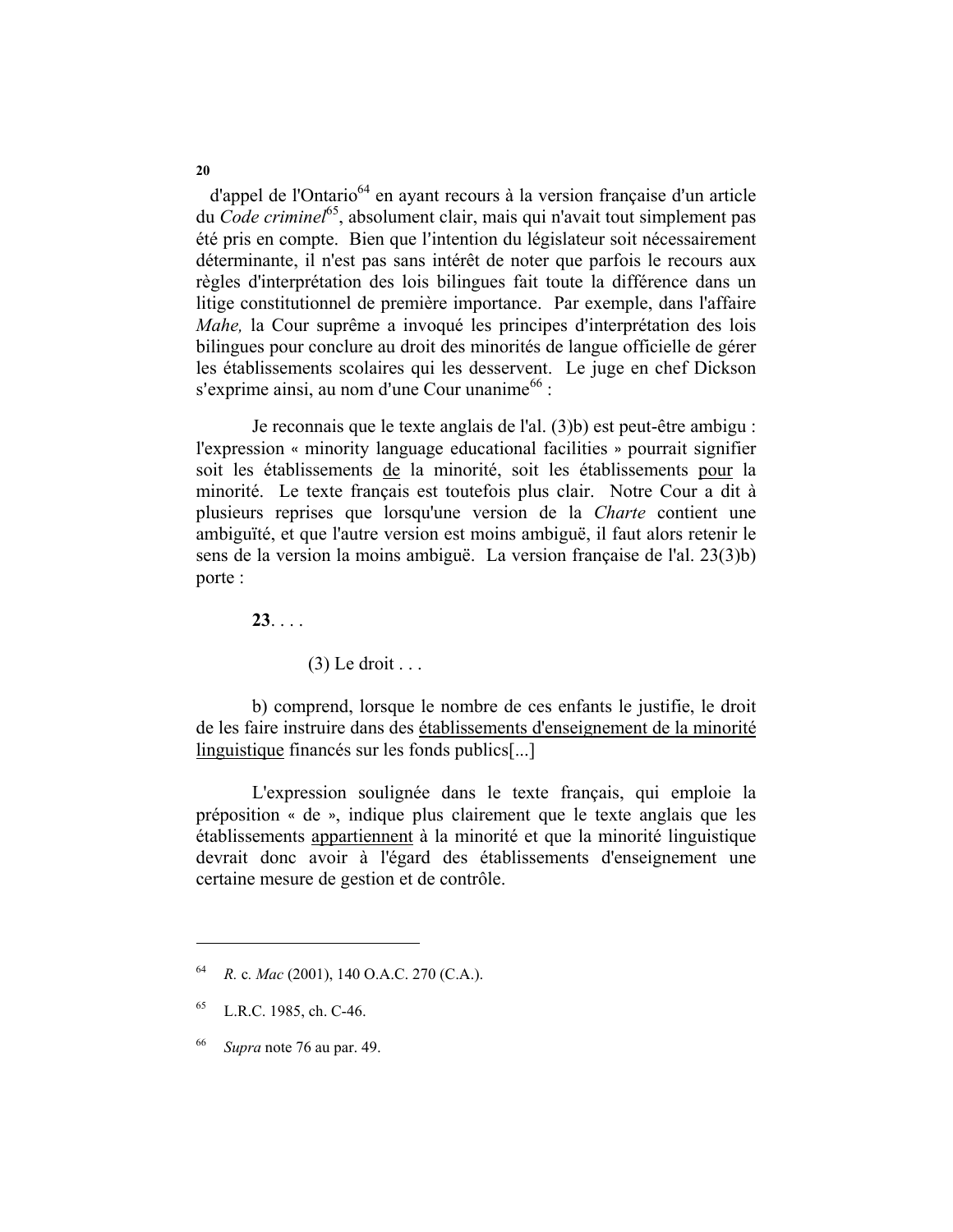#### **Le recours à une version pour confirmer le sens de l'autre version**

Il n'est pas toujours nécessaire de choisir une version plutôt qu'une autre pour interpréter une loi. Souvent, c'est le recours aux deux versions qui facilitera le travail de la Cour. Il y a, en ce sens, un avantage à l'adoption de lois bilingues, comme en témoigne un certain nombre  $d'$ affaires<sup>67</sup>.

### **L'approche adoptée lorsque les versions sont en conflit**

Dans certains cas, les deux versions sont claires, mais incompatibles. Dans un tel cas, la Cour choisit la version qui semble mieux refléter l'intention du constituant telle qu'elle peut la découvrir en ayant recours aux règles ordinaires d'interprétation. Il y a des exemples où la version anglaise a été retenue<sup>68</sup> et d'autres où la version française a été retenue<sup>69</sup>. Il peut aussi se présenter des cas assez particuliers, notamment ceux où la disposition qui doit être interprétée a été modifiée dans une seule de ses versions. Dans l'arrêt *Therrien*70 par exemple, la Cour a

<sup>67</sup> *R.* c. *Pearson*, [1992] 3 R.C.S. 665 à la p. 689 ; *R.* c. *Therrien*, [2001] 2 R.C.S. 3 au par. 117 ; *Comeau's Sea Foods Ltd.* c. *Canada (Ministre des pêches et des océans)*, [1997] 1 R.C.S. 12 au par. 31 ; *Weber* c. *Ontario Hydro*, *supra* note 71 à la p. 962 ; *Mooring* c. *Canada (Commission nationales des libérations conditionnelles)*, [1996] 1 R.C.S. 75 aux par. 65-68 (dissidence) ; *Canada* c. *Golden*, [1986] 1 R.C.S. 209 au par. 5 ; *R.* c. *Keestra*, [1990] 3 R.C.S. 697 au par. 115 ; *R.* c*. Monney*, [1999] 1 R.C.S. 652 au par. 27 ; *Slattery (Trustee of)* c. *Slattery*, [1993] 3 R.C.S. 430 aux par. 23-24 ; *Harvard College* c. *Canada (Commissaire aux brevets)*, 2002 CSC 76 aux par. 156-66.

<sup>68</sup> *Québec* (*P.G.)* c. *Laroche*, 2002 CSC 72 au par. 62 ; *États-Unis d'Amérique* c*. Kwok,*  [2001] 1 R.C.S. 532 aux par. 55-56*.*

<sup>69</sup> *R.* c. *Proulx*, [2000] 2 R.C.S. 61 au par. 92 ; *R.* c*. Knoblauch*, [2000] 2 R.C.S. 780 au par. 87 (dissidence) ; *Slaight Communications Inc.* c. *Davidson*, [1989] 1 R.C.S. 1038 aux par. 70 et suiv. ; *R.* c. *Collins*, [1987] 1 R.C.S. 265 au par. 42 ; *R.* c. *M. (S.H.)*, [1989] 2 R.C.S. 446 au par. 25 ; *Brossard (Ville)* c*. Québec (Commission des droits de la personne)*, [1988] 2 R.C.S. 279 au par. 58.

<sup>70</sup> *Supra* note 81 au par. 117. Voir aussi *Sarvanis* c. *Canada*, [2002] 1 R.C.S. 921 au par. 13.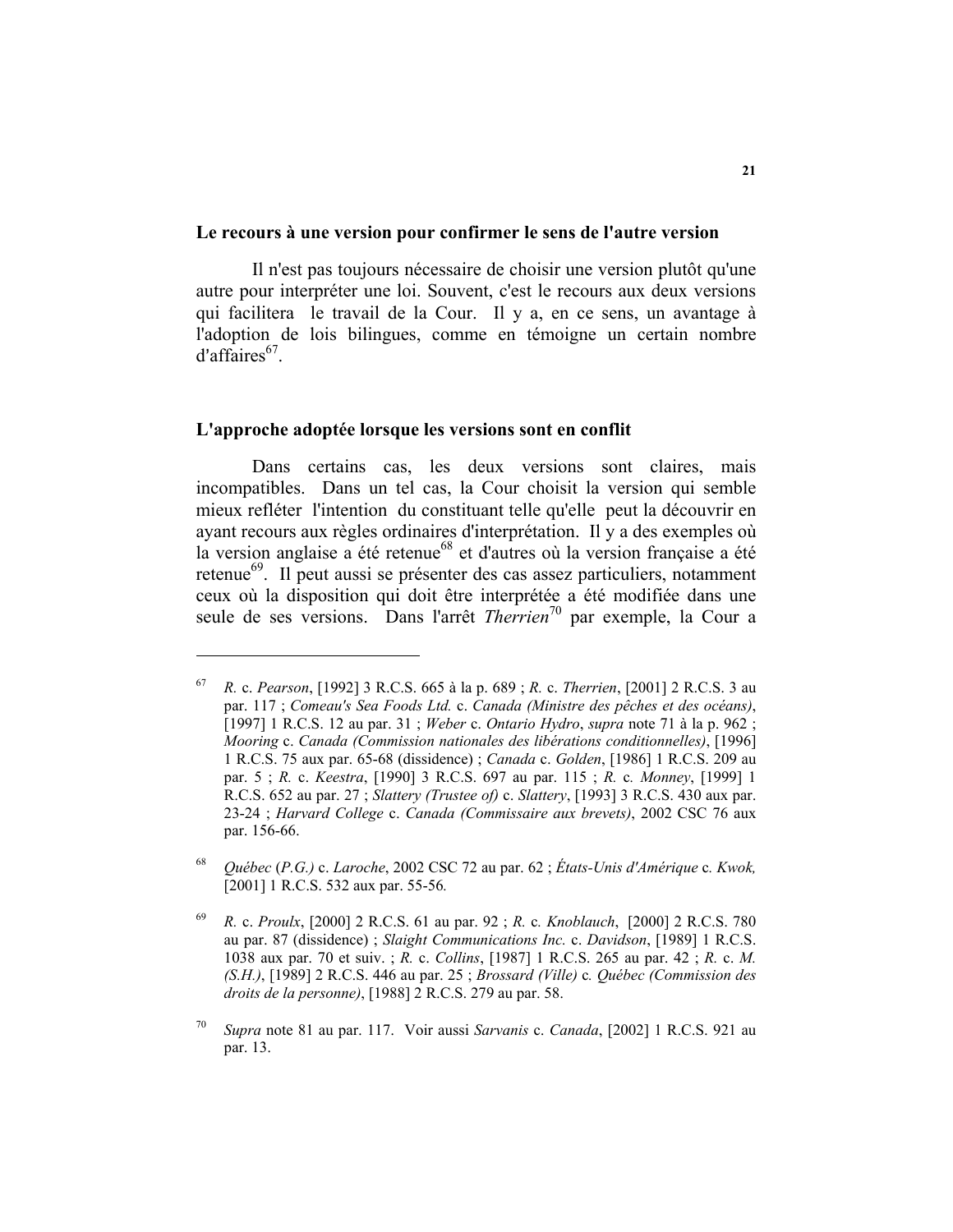conclu que la modification apportée par le législateur à la version française d'une loi avait sans doute pour objet de mieux exprimer le sens déjà retrouvé dans sa version anglaise. Cette situation se présentera sans doute plus souvent avec l'adoption des lois sur l'harmonisation.

## **Conclusion**

J'ai voulu souligner ici le caractère évolutif des règles d'interprétation et le rôle important que jouent les règles relatives au bilinguisme législatif. Je crois que le recours à ces règles devient de plus en plus fréquent et que l'augmentation du nombre de juristes bilingues au Canada va favoriser cette tendance. L'importance accordée par la Cour suprême du Canada au bijuridisme et au bilinguisme va certainement également avoir un grand impact sur la profession. J'estime que le caractère bilingue de notre pays s'affirme de plus en plus. J'ai fait valoir ailleurs que la pleine reconnaissance des deux systèmes juridiques n'empêche pas leur rapprochement<sup>71</sup>. De fait, la common law a eu une grande influence sur l'évolution du droit civil au Québec au début du siècle et même dans les années cinquante<sup>72</sup>. Cela a changé dans les années soixante-dix<sup>73</sup>. Aujourd'hui, on affirme la spécificité de la tradition juridique du Québec<sup>74</sup>, mais la common law n'est pas sans pertinence. Ceci est particulièrement vrai lorsqu'il s'agit de droits de la personne<sup>75</sup>.

**22** 

 $71$  M. Bastarache, « Allocution prononcée à l'occasion du 30e anniversaire de la corporation des traducteurs et traductrices du Nouveau-Brunswick », le 21 octobre 2000, Frédéricton, Nouveau-Brunswick. Voir aussi M. Bastarache, \* Quelques réflexions sur le «bijuridisme» et son rapport avec le bilinguisme et le biculturalisme + (1998), 14:3 Bull. avocats 1.

<sup>72</sup> Voir par ex. *Lamontagne* c. *Québec Railway, Light, Heat and Power Co.* (1915), 50 R.C.S. 423 à la p. 427 ; *Parent* c. *Lapointe*, [1952] R.C.S. 376.

<sup>73</sup> Voir *Pantel* c. *Air Canada*, [1975] 1 R.C.S. 472.

<sup>74</sup> *Augustus* c*. Gosset*, [1996] 3 R.C.S. 268.

<sup>75</sup> Voir *Caisse populaire des deux rives* c. *Société mutuelle d*=*assurance contre l*=*incendie de la vallée du Richelieu*, [1990] 2 R.C.S. 995 à la p. 1004 ; *Béliveau St-Jacques* c*. Fédération des employés de services publics Inc.*, [1996] 2 R.C.S. 345 ; *Aubry* c*. Éditions Vice-Versa*, [1998] R.C.S. 591.